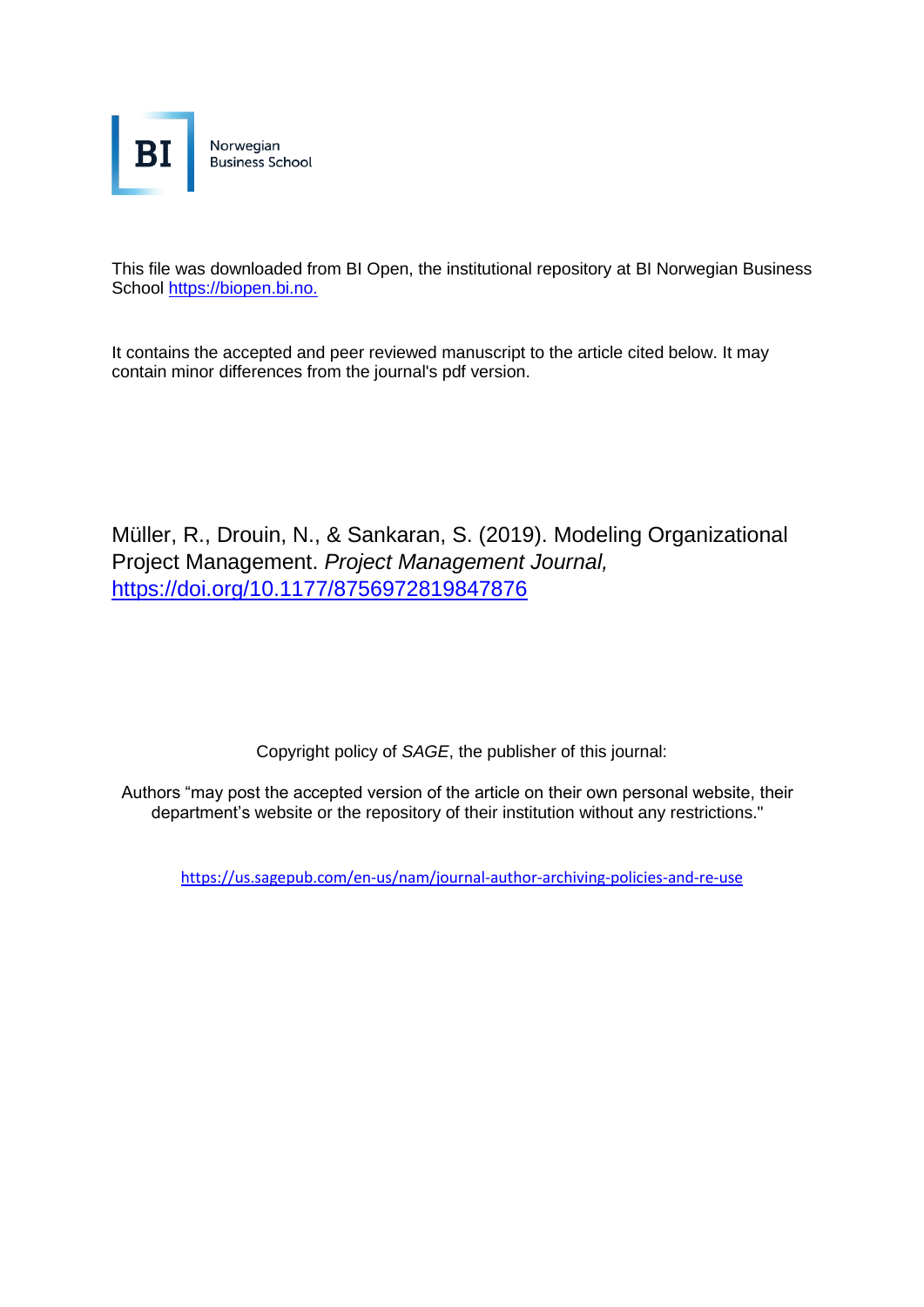# **Modelling Organizational Project Management**

*By*

*Ralf Müller, BI Norwegian Business School, Oslo, Norway*

*Nathalie Drouin, Department of Management and Technology, School of Management at Université du Québec at Montreal, Canada*

*Shankar Sankaran, University of Technology Sydney, Australia*

# **Abstract**

The contemporary discourse on Organizational Project Management (OPM) complements project, program and portfolio management with emerging elements, such a governance, projectification, PMO, or organizational design. This creates the need for an integrated model, that defines the content and roles in OPM. The paper addresses this by conceptually developing a seven layered model that organizes 22 OPM elements, spanning from the corporate level to the management of individual projects. A theory is developed to explain the interaction of the elements and the layers within the model.

*Keywords:* Organizational project management; organizational design; governance of project management

# **Introduction**

Organizational Project Management (OPM) conceptualizes the *integration of all project management-related activities throughout the organizational hierarchy or network"* (Drouin, Müller & Sankaran, 2017, p.10)*.* It developed from the need to conceptualize the role and interaction of temporary organizations (such as projects) within the wider scope of permanent organizations, jointly aiming to deliver beneficial change (Turner & Müller, 2003). Initial approaches to OPM modelling concentrated mainly on the integration of projects, programs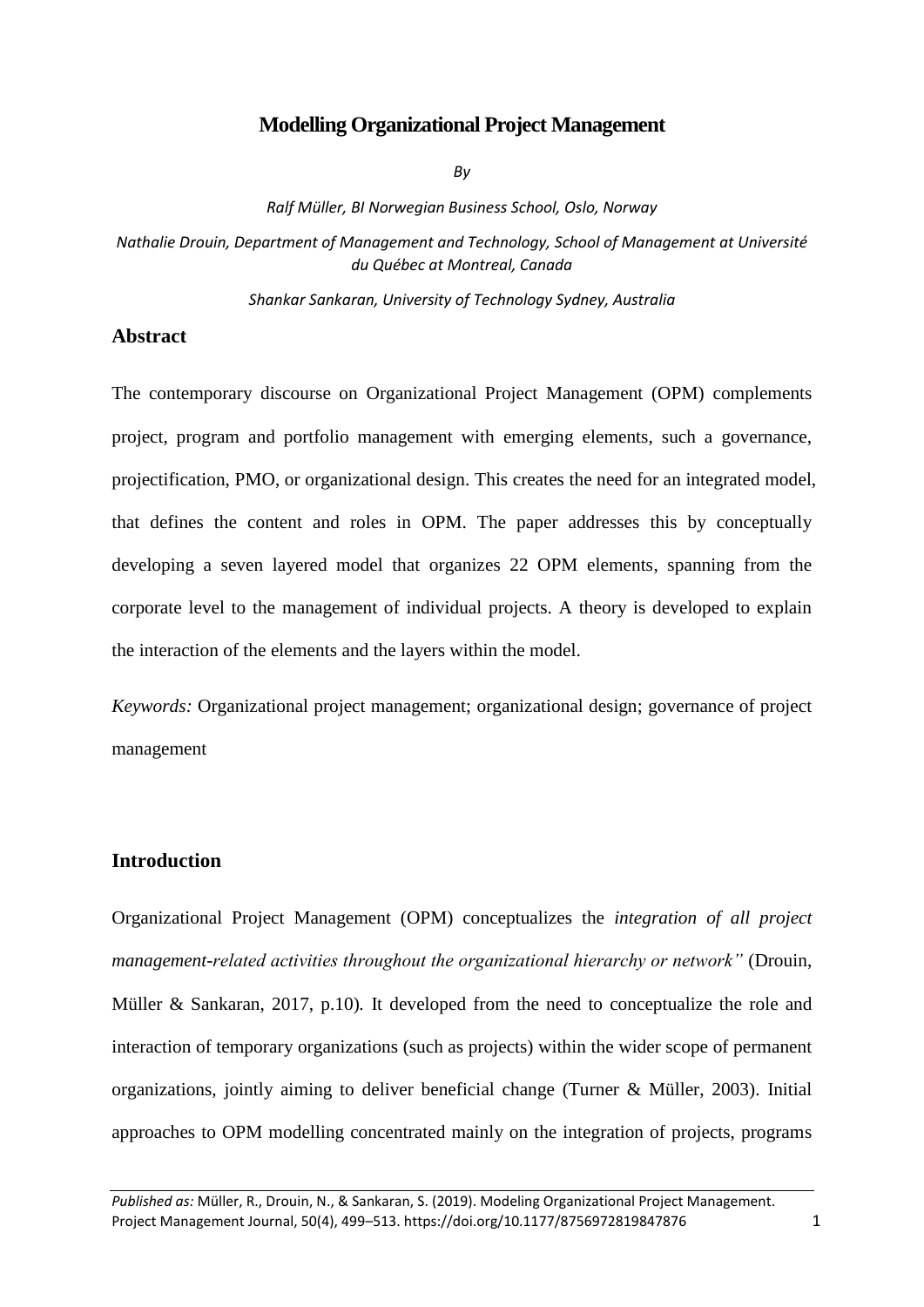and portfolios of projects via processes and policies (PMI, 2003). Since then, a number of related topics developed in the academic and practitioner literature, such as governance, benefits realization management etc. The common denominator of these topics is that they are a) key topics for successful OPM implementation, but b) that they are insufficiently linked together or modelled to show their particular roles and the nature of their relationships. Examples include the redundant positioning of benefits realization management as simultaneous functions of governance (PMI, 2016), of OPM (PMI, 2014), and of program management (PMI, 2017b), while neglecting pivotal OPM functions such as projectification of the organization (Lundin, Arvidsson, Brady, Ekstedt, & Sydow, 2015; Midler, 1995), strategic multi-project approaches (Blomquist & Müller, 2006), or organizational design for OPM (Hobday, 2000), to name a few.

This identifies the need for a less redundant and more systematic model of OPM, which guides academics and practitioners in understanding the implementation of OPM by identifying the existence and profiling the intent of OPM functions in an enterprise, in order to develop and analyze implementation patterns, their contextual contingencies and their relationship with organizational results. The present paper's purpose is to address this need by developing a comprehensive OPM model, that goes beyond the traditional view of projects, programs and portfolios (3Ps) and allows to assess and profile organizations as to their particular OPM implementation. The aim is to identify the OPM functions currently addressed in the related academic literature and exhibiting them as interactive elements of a larger OPM model. For that we pose the following research question:

## *What are the project-management related elements of OPM and how are they integrated?*

The Unit of Analysis is the relationship between OPM elements covered in the project management related research journals in recent years.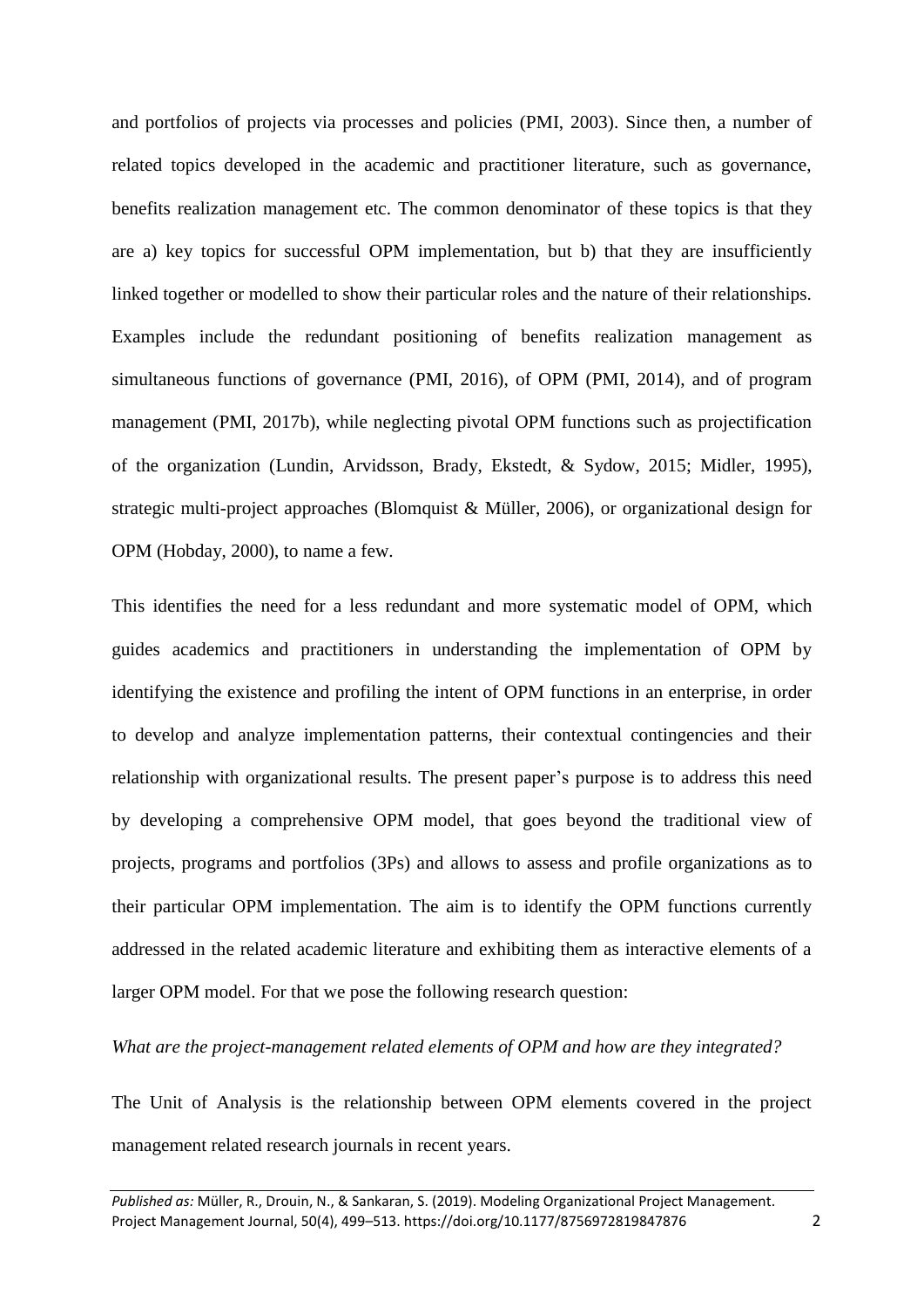The paper broadens the perspective towards OPM by identifying and integrating crucial OPM elements which are currently dealt with as separate topics in the literature or hidden under higher abstract levels in existing models (i.e. Gemünden, Lehner, & Kock, 2018; Shenhar & Dvir, 2007). To achieve this the elements of OPM are conceptually identified and subsequently modeled contingent on their mutual dependency (i.e. their cohesion) to form layers of OPM and by establishing the interaction of these layers (i.e. adhesion) to form a model. This leads to a seven-layer "onion" model of OPM. The model shows the constituting elements of each layer and their integration across layers. The elements are described in terms of their functions, and the layers in terms of their integrating features stemming from the conditions they provide for the elements of the neighborhood layer of the "onion". A layered onion model was chosen, because it allows to visualize the relationship between the elements independent of their implementation as either a hierarchy or a network or a hybrid of both in organizations, and provide a possible evolution framework for organizations.

A contingency theory perspective is applied within an organization theory context, assuming that organizational design implementations at all levels are contingent on their particular context, and particular combinations of context and elements provide for superior performance (Donaldson, 2001). We follow Meyer, Tsui and Hinings (1993, p.1177) who define contingency research as *an approach whereby researchers seek to understand the behavior of a social entity by separately analyzing its constituent parts.* 

The paper links to and extends the recent work on organizational design of OPM, especially the work by Simard, Aubry and Laberge (2018) who based their model on the integration of governance, organizational design, and governmentality. The present paper adds a further level of granularity to their model. The present paper also builds on the hypotheses put forward by Miterev, Mancini and Turner (2017b) that project-based organizations need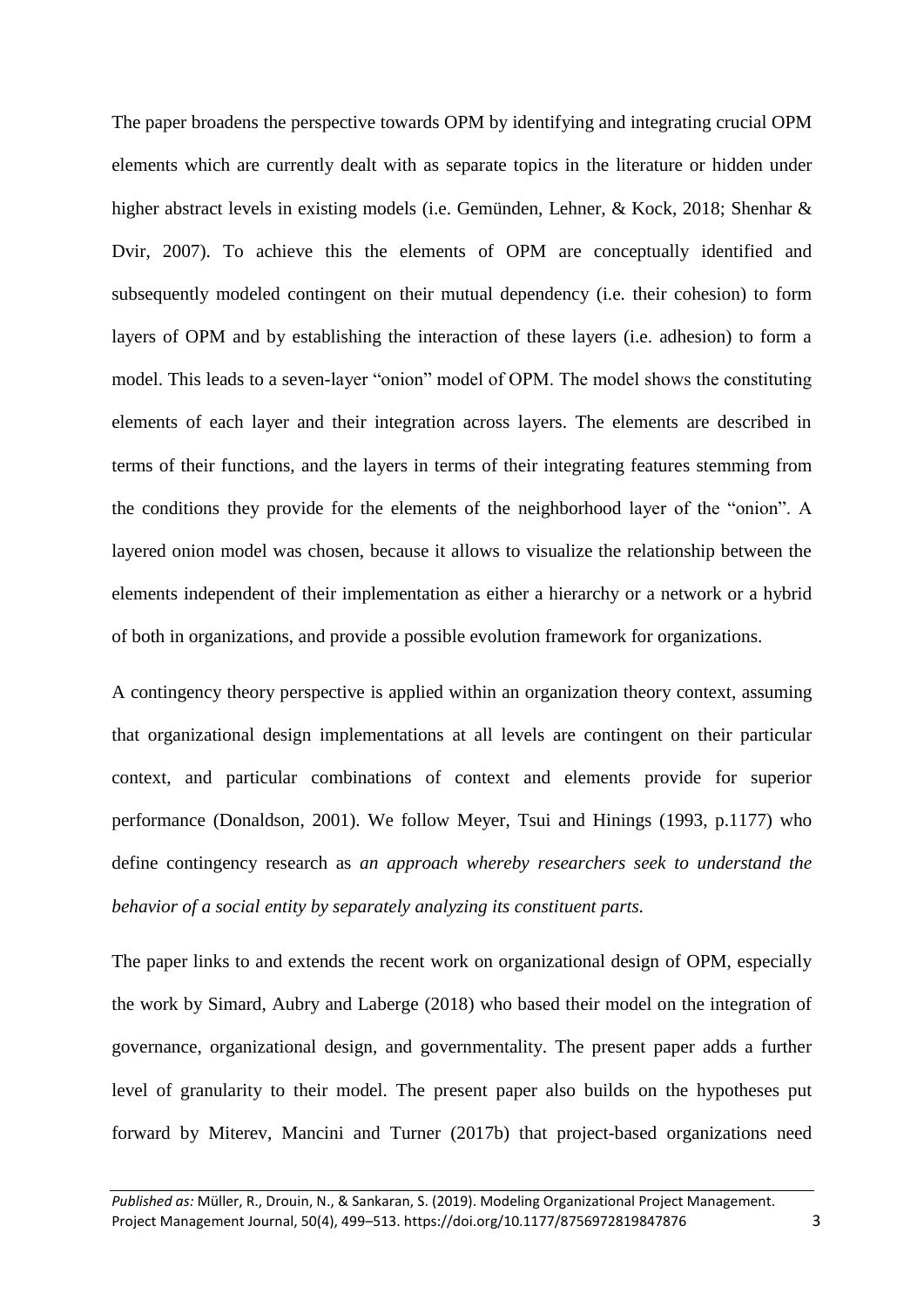idiosyncratic organizational designs, which are resilient to constant change (Miterev, Turner, & Mancini, 2017c) by providing a model to identify and profile organizational OPM implementations.

This benefits academics by providing them with an integrated model of often isolated topics, for them to theorize on the level of OPM elements and OPM in its entirety. Practitioners benefit from a cohesive understanding of the nature and types of OPM elements and their functioning as a system, which allows for learning and optimization of existing OPM implementations in organizations.

For ease of understanding, the layer-development is described from the inside to the outside of the "onion" model. However, the categorization of OPM elements, their functions and organizational integration are described from the outside to the inside, to allow for assessment of existing organizations, profiling them, and theorizing on their OPM implementation.

The paper briefly introduces the related literature, followed by the methodology, the layerdevelopment process, the empirical validation of the model, a discussion to develop theory and ends with conclusions.

# **Literature review**

In this section we briefly describe the development of OPM and the theoretical perspective of this study.

*Organizational Project Management*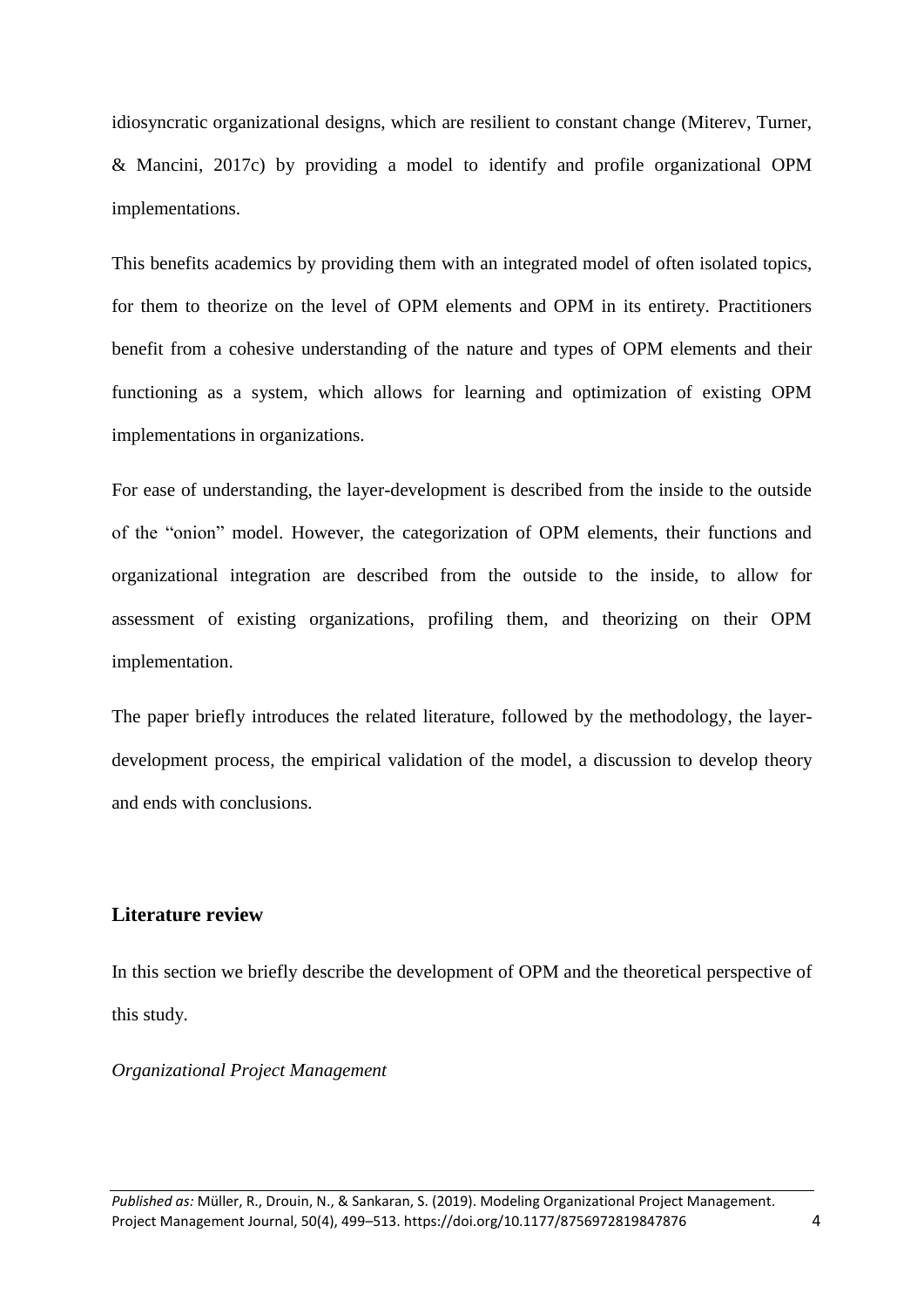The development of OPM is described by Crawford (2006) as a sequence of two discourses. The first one starting with the evolution of tools and techniques which developed into a distinct body of knowledge, followed by a focus on OPM capabilities. This initiated a second discourse on espoused versus practiced theories, leading to standards in project, program, and portfolio management, and related maturity models for OPM, turning the discourse towards OPM capability development. During that time the practitioner-oriented literature focused mainly on the existence and expression of functions and processes of the "3Ps" in organizations, like OPM3 from PMI® (PMI, 2003), while the academic literature identified OPM as '*a new sphere of management where dynamic structures in the firm are articulated as a means to implement corporate objectives through projects in order to maximize value'* (Aubry, Hobbs & Thuillier, 2007, p.332)*.* Subsequent years brought the awareness that OPM is more than the "3Ps" and that the implementation of OPM varies widely across organizations. Building on their initial understanding, the practitioner and academic streams of literature developed within their particular sphere. Here the former stream recently introduced the concept of principles to support processual implementations of OPM, where processes are understood as sequences of tasks (PMI, 2017c), whereas the latter stream of literature emphasizes discontinuity in organizations, where processes are seen as responses to unpredictable external trajectories requiring a resilient OPM implementation, which is able to adjust to situational contingencies with a capacity to bounce back to its equilibrium state in order to accomplish organizational strategies in a flexible way (Aubry & Lavoie-Tremblay, 2018). Alongside these ontological differences and the lack of agreement about the logical fit of subject areas (as shown with the example of benefits realization above), is the published research on OPM, which ranges across a variety of subject areas in a rather disconnected manner. This diversity of subject areas includes the use of strategy management theories like Resource-based View and Dynamic Capabilities Theory to explain parts of OPM (Drouin &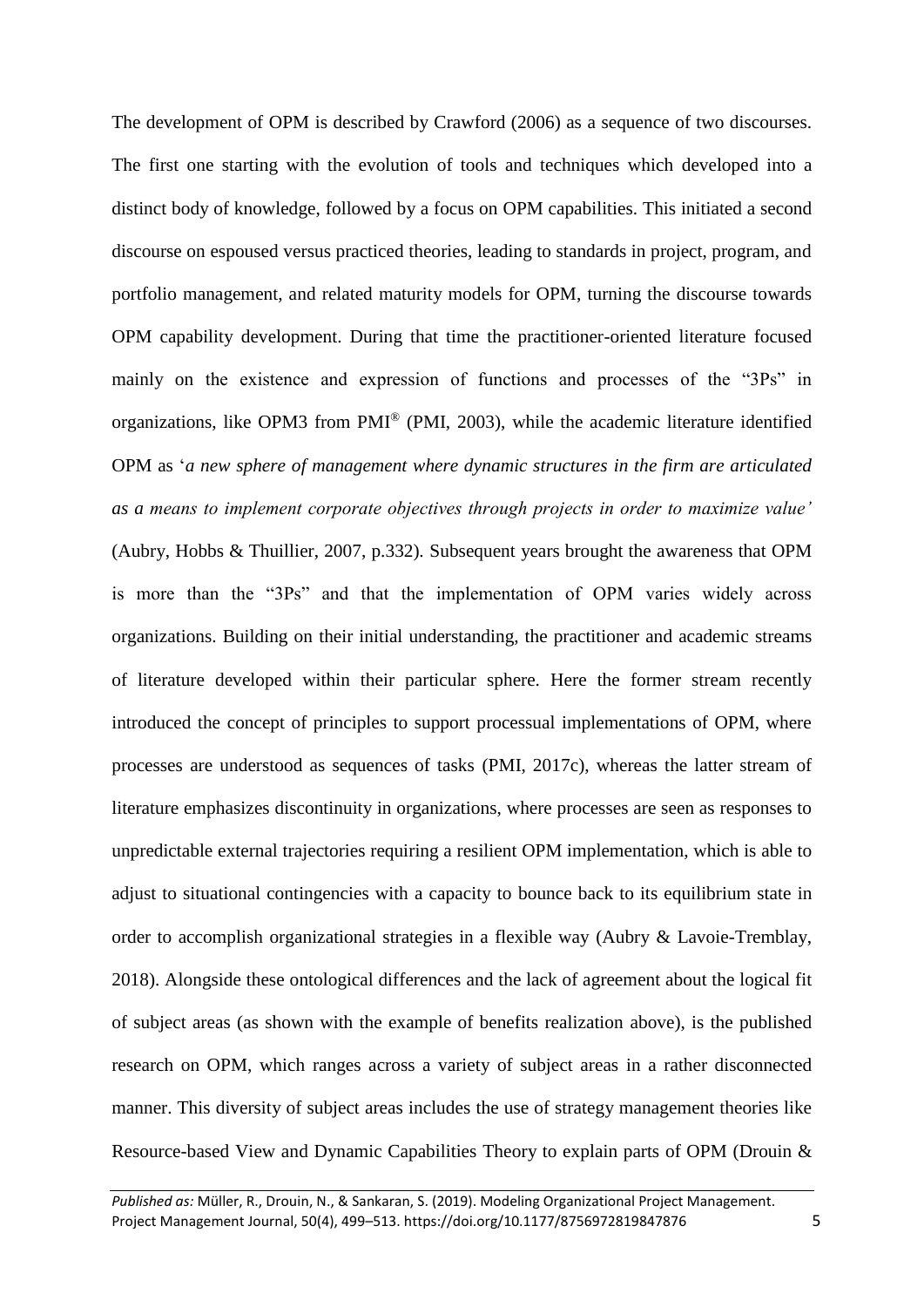Jugdev, 2014), the value creation through OPM in government agencies (Oliveira & De Muylder, 2012), the relevance of maturity models (such as CMM), ISO Quality standards and OPM3 for the 3Ps (de Carvalho, Laurindo, & Pessôa, 2009), and the use of project management methodologies in organizations (Vaskimo, 2016).

A first attempt to structure and describe the variety of OPM related subjects in an integrated way was done in the recently published *Cambridge Handbook of Organizational Project Management* (Sankaran, Müller, & Drouin, 2017), which categorized the nature of OPM in terms of strategy, organizational design, human resource management, leadership, governance, as well as emerging areas, such as marketing, sustainability, and social media. As an edited volume, it covered many subject areas of OPM and their impact, but did not address their integration into a cohesive model.

Hence, the existing literature portrays the field of OPM as scattered and dispersed subject areas, insufficiently integrated over organizational levels or networks. This knowledge gap is addressed in the present paper through a conceptually derived model of OPM and its constituting elements.

#### *Contingency theory as theoretical perspective*

The aim of this study is to model OPM elements to better understand their mutual contingencies and implementation patterns in organizations. Contingency theory supports this from a theoretical perspective, as it is based on the premise that organizational design factors vary contingent on their context (Donaldson, Clegg, Hardy, & Nord, 1996). Developed in the 1950s the theory resonates with Burns and Stalkers' (1994) classic studies on mechanistic and organic structures being appropriate for stable and unstable organizational environments respectively. Contingency theory is based on the principle that a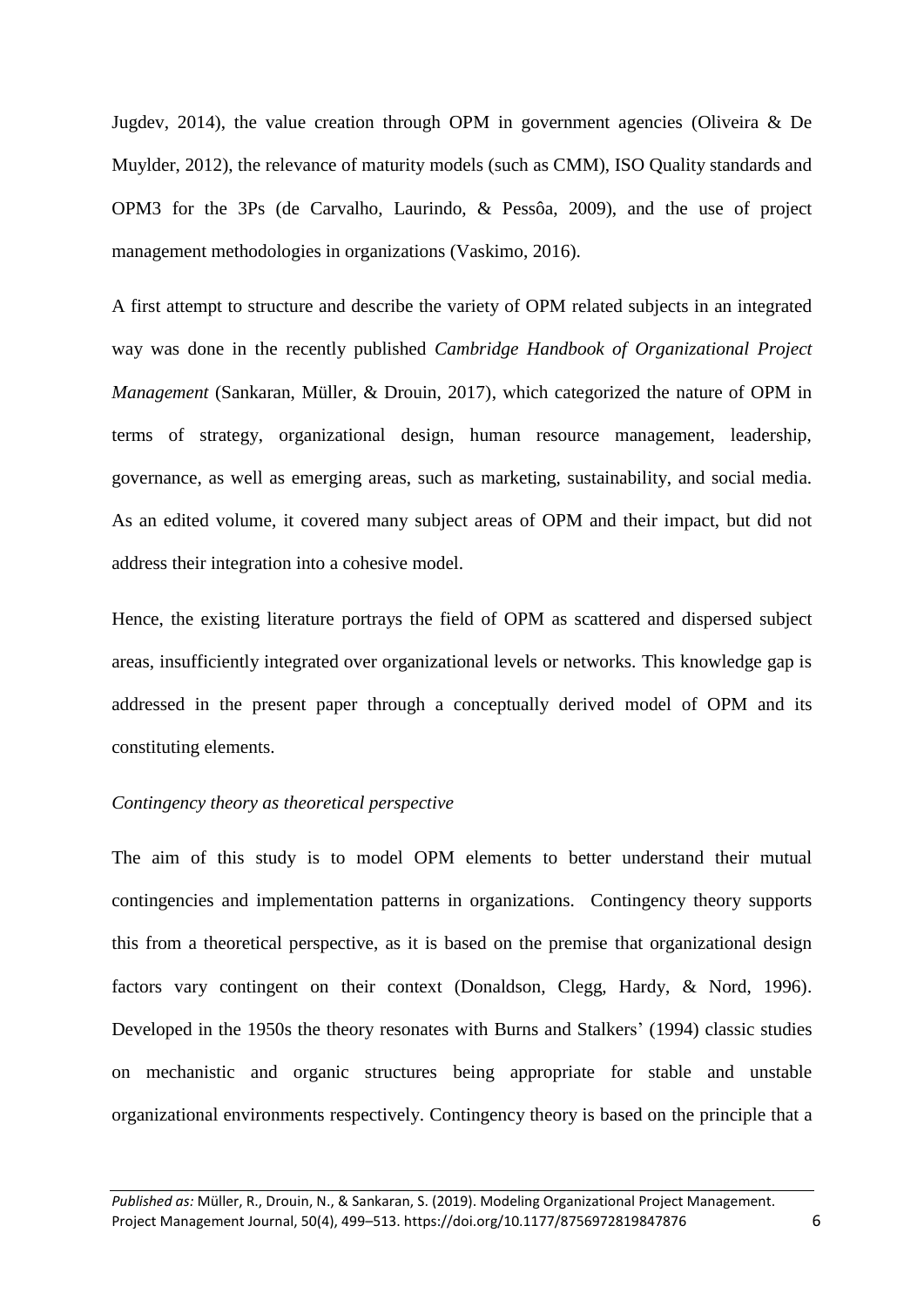unit, like an organization (or OPM element), performs better if its structure is aligned with its context. Earlier versions identified 16 different structural designs for the management of the interactions between projects in multi-project / multi-product organizations (Donaldson, 1985). Criticism of the one-dimensionality of the theory - that not only context shapes organizational designs, but also designs shape contexts - led to the refinement of contingency theory's premise to that of being mutually influential and the axiom of 'structural adjustment to regain fit' (Donaldson 1987), which postulates that the ultimate cause of structural change is a change in the contingency variable. From this perspective the need for structural change (like implementing OPM in an organization) arises from the substandard performance which comes from the mismatch of structure (elements) and contingency (their contextual elements) (Donaldson 1987). Translated into the present study, contingency theory explains the reciprocal determination of OPM elements, that is, their positing against each other, by assessing their mutual impact, measured as the coherence among the elements into groups, named layers (like water molecules form into a drop of water) and the adhesion between these cohesive layers (like a drop of water's adhesion on the surface of a glass).

## **Methodology and layer development**

Our research follows Chia's (2013, p.33) recommendation: *Thus, to do real justice to the practices of organizational project management, researchers must return again and again to the phenomena they investigate, to glean ever-newer insights into their inner workings. In this way, by relentlessly offering ever-novel perspectives, research helps prevent the tyranny of a dominant orthodoxy, facilitates the democratising of knowledge, and encourages the interminable search for better ways of managing and organizing to fulfil our human potentiality.*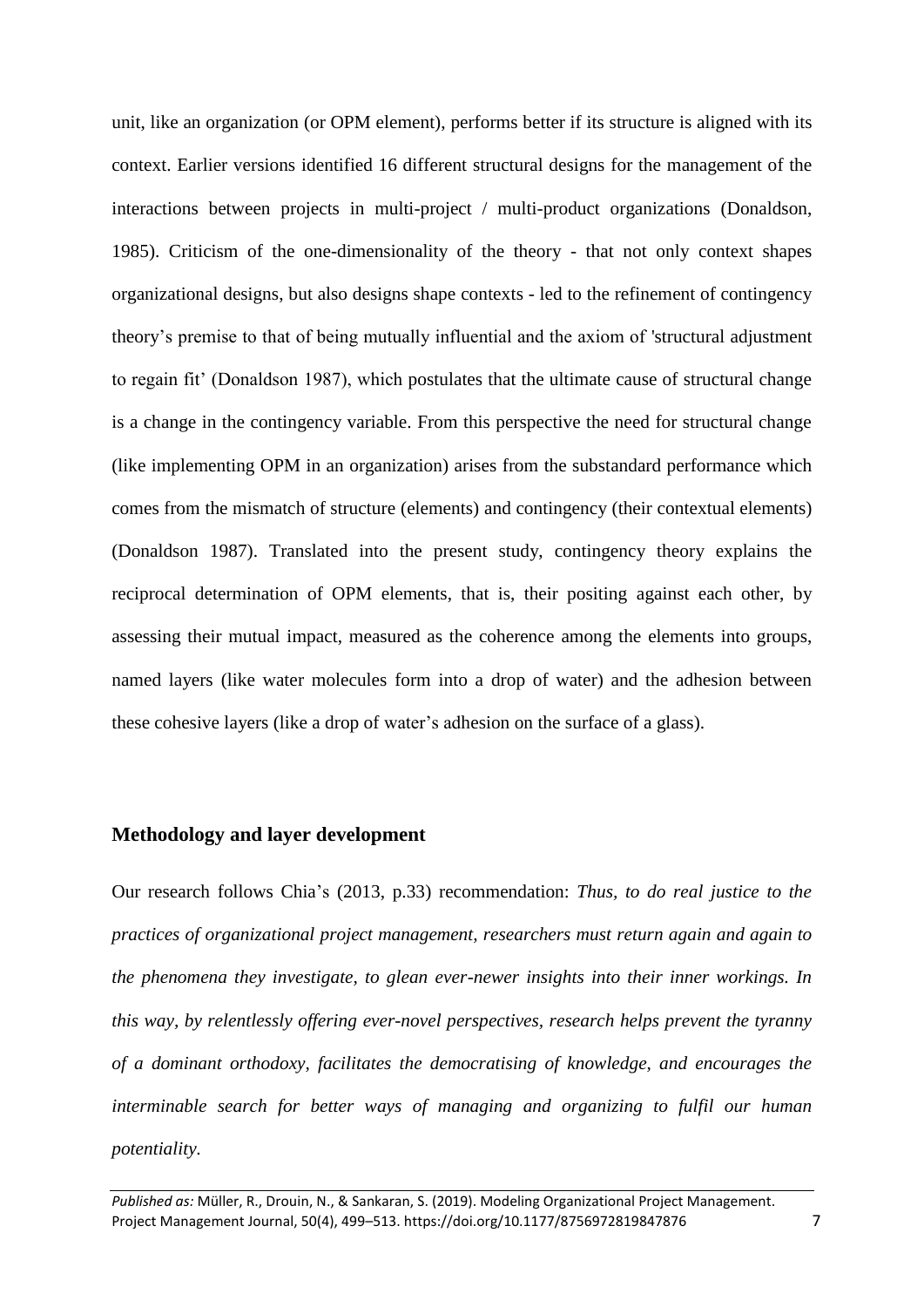For this and to develop an integrated model of OPM we aimed to integrate the variety of OPM related subject areas into a cohesive model, wherein each subject area becomes an element of the model. Elements are hereby understood as "An essential or characteristic part of something abstract" like a model (Oxford Dictionary 2018). We then took the following steps:

- 1. *Literature search* of the project management literature to identify those organizational contributions to OPM that are intra-organizational, but external to individual projects' management. This identified the individual elements that make up OPM.
- 2. *Identification of logical relationships* between elements and their strengths. Decisions on the strengths of these relationships were, whenever possible, based on existing literature. We distinguished hereby between logical *cohesion*, that is, a strong logical strength between elements which form a layer of the model, and logical adhesion, which is the strength of the logical relationship between these layers. This resulted in the shape of the onion model. Our point of departure for development was an individual project's management. We selected those identified elements which have a strong mutual relationship (cohesion) and collectively a strong relationship with project management (adhesion). That identified the first layer above project management. The same approach was used for the development of the subsequent layers, until the list of identified elements was exhausted (examples below).
- 3. *Identification of the enablers, inhibitors or constrains* that adjacent layers have on each other. This followed Johns (2006, p.386), who posits that behavior in organizations is context dependent. Context is defined as "*situational opportunities and constraints that affect the occurrence and meaning of organizational behavior as well as functional relationships between variables*. In line with earlier studies we assumed the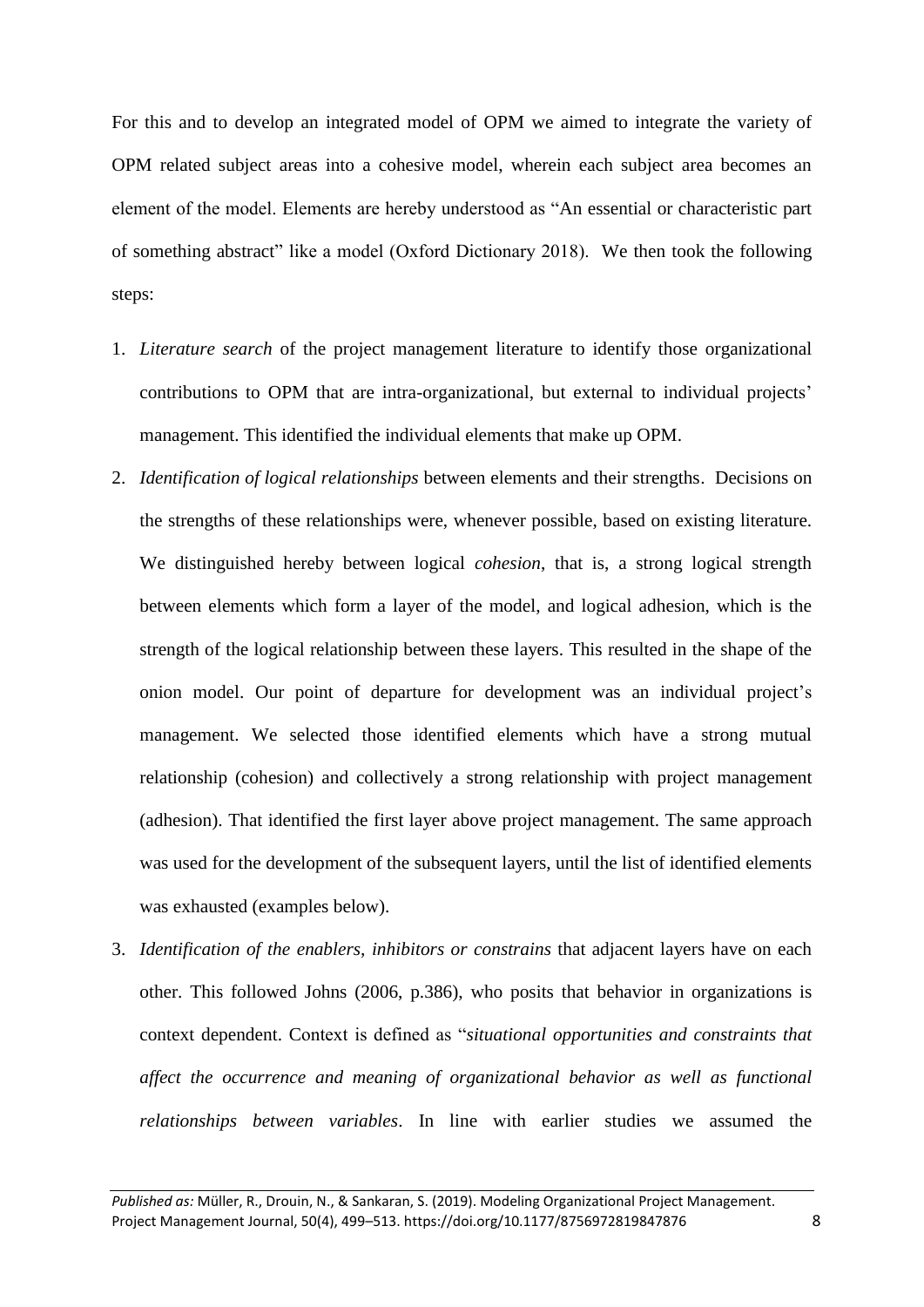predominance of a context-to-element effect, rather than vice versa (Johns, 2006; Mowday & Sutton, 1993). This provided for the conceptualization of the role of each outer layer as the context for the elements in the next inner layer of the onion.

- 4. *Modeling* by naming and visualizing the layers and their elements into the onion model shown in Figure 1.
- 5. *Development of a theory* about the interaction within and between the layers of the model.

Validity and reliability was addressed at step 1 above by using ABS listed, established and relevant journals for element identification, at step 2 by following grounded theory's established technique of *constant comparison* of elements and their linkages with each other, then between element and layer, and then between layers (Strauss & Corbin, 1990). At step 3 we referred to descriptions within the selected publications, and performed validation sessions among the authors of this paper, as well as practitioners from the industry, including practicing managers and Executive Masters students in academia. For step 6 we build on existing theories by Simard et al. (2018) and Müller, Zhai and Wang (2017b).

### *Identification of elements*

Elements were mainly identified through scanning of the mainstream project management research journals (i.e. *International Journal of Project Management, Project Management Journal,* and *International Journal of Managing Projects in Business*) for their OPM related published topics between 2013 and mid 2018. This indicated the elements listed in Table 1. Subsequently, a scholar.google.com search on articles published in journals related to projects provided the hits shown in Table 1 (search criteria: element name from Table 1, source criteria: journal and project, period: 2013-2018). It shows the number of articles with the element name in its title, and the number of articles with the element name in its text. This rough overview is indicative of the presence and popularity of the individual elements, either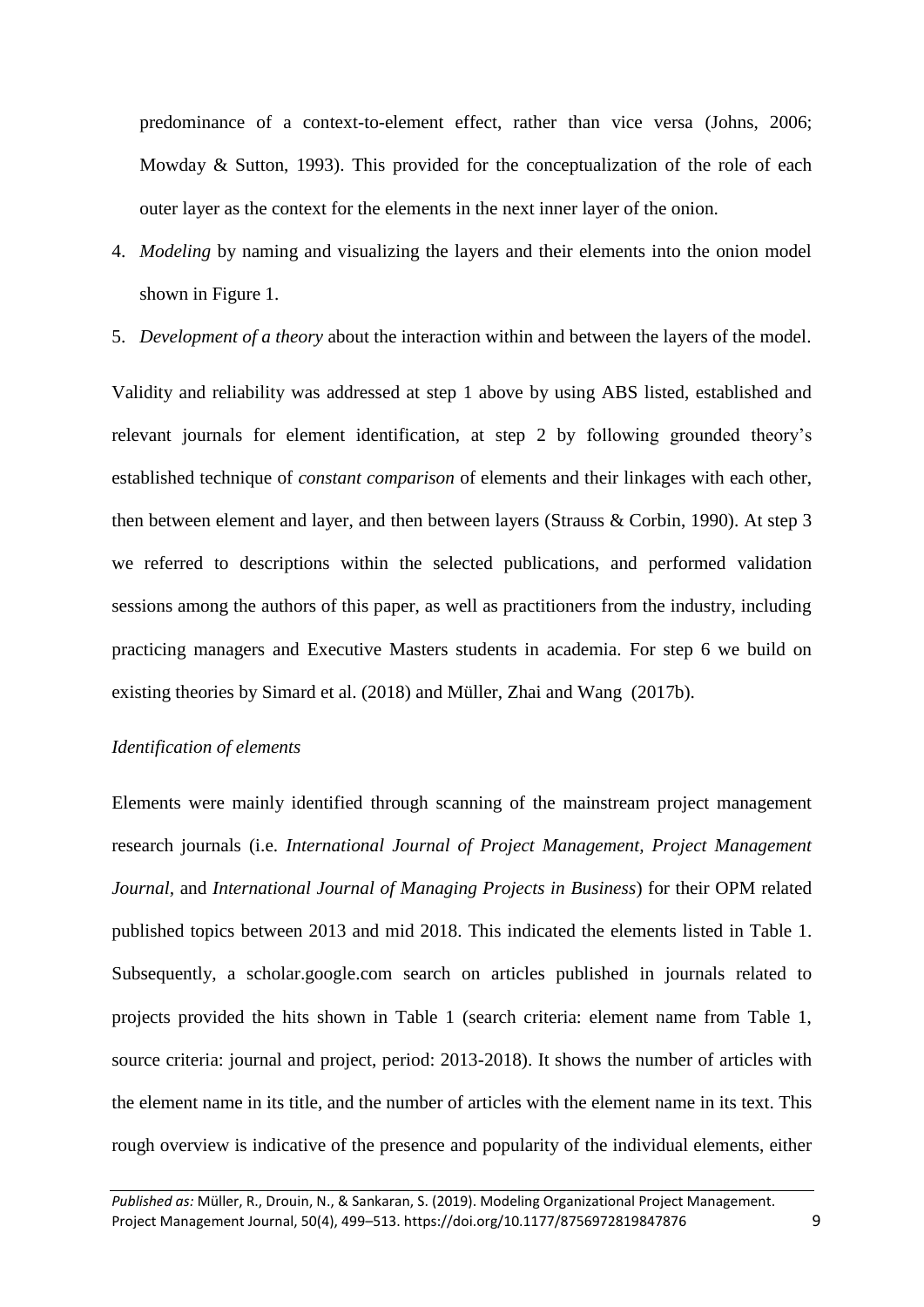to the extent that articles are fully devoted to elements, or include elements as part of their research study and conclusive theory. The presence of the elements confirms the original list, indicating that some elements are less popular than others, but still present.

To reduce redundancy, steering groups/committees were used as a proxy for the Roles & Institutions element, and contracts as proxy for the Relations element. Being aware that the final elements will be broader in scope, this was done to keep the number of hits within a reasonable range which reflects the publications of the most popular approaches.

| <b>Element name</b>                 | In title | In text | <b>Element name</b>               | <i>In title</i> | In text |
|-------------------------------------|----------|---------|-----------------------------------|-----------------|---------|
| Project-based organization          | 7        | 192     | Portfolio management              | 58              | 669     |
| Project-oriented organization       | 4        | 70      | Portfolio optimization            | 0               | 188     |
| Process-oriented organization       | 0        | 3       | Benefits realization              | 1               | 102     |
| Multi-project strategy/approach     | $\Omega$ | 3       | Program                           | 135             | 3,160   |
| Strategic/organizational PMO        | $\Omega$ | 6       | Megaproject                       | 22              | 151     |
| Projectification                    | 6        | 169     | Project                           | 2,980           | 26,200  |
| Governance paradigm                 | 0        | 11      | Project management<br>methodology | 8               | 238     |
| Governance model                    | 1        | 35      | Policy                            | 29              | 7,180   |
| Governmentality                     | 5        | 49      | Contracts                         | 40              | 2,750   |
| Governance of project<br>management | 11       | 56      | Steering<br>Group/Committee       | $\Omega$        | 258     |
| Portfolio strategy                  | 1        | 18      | Project management                | 1,430           | 6,470   |

**Table 1:** Presence and popularity of elements in project related research journals

# *Identification of layers*

Our starting point for development of the model was the management of the individual project, which constitutes the nucleus of activities in OPM. The scope of the OPM model was set to reach from the management of the individual project to the boundaries of its parent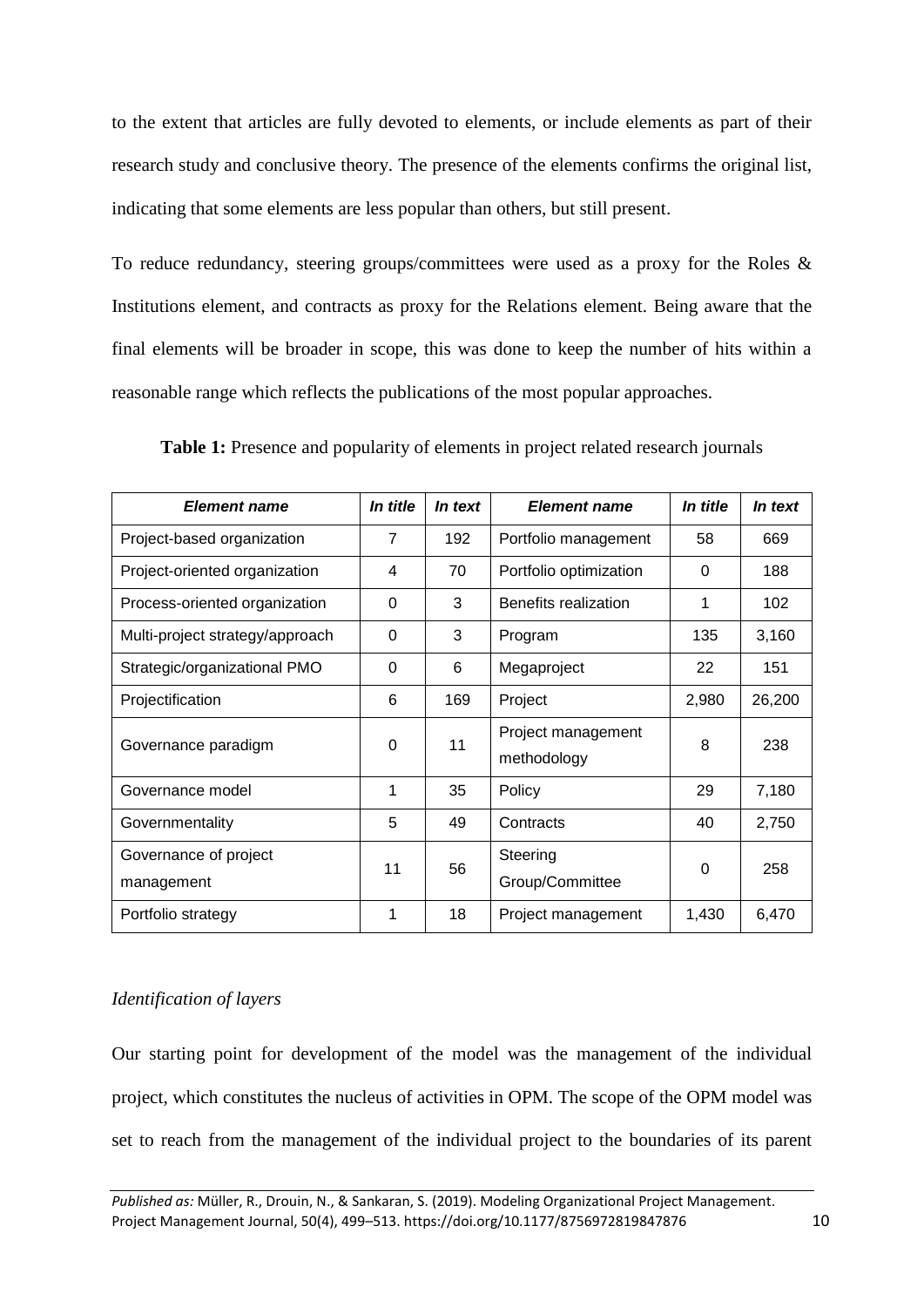organization, that is, the organization's interface with the market. Hence, we took an organization-internal perspective toward OPM. For that we assessed and classified OPM elements step-by-step for the strength of their mutual relationship, which is, their cohesion. Groups of highly cohesive elements formed a layer. The order of layers was assessed by the strength of the logical relationship of layers, thus, their adhesiveness, with new layers formed when the logical cohesiveness of a set of elements exceeded the logical adhesiveness to the next layer.

Examples include, the strong cohesion between institutions and roles in project governance (such as steering group and/or PMO), policies for project management, types of relations in form of (psychological) contracts, and project management methodology, as described, for example, by Müller, Andersen, Klakegg and Volden, (2017a). The element cohesion was classified as higher than the cohesion with other elements and higher than the adhesion with other layers (such a project management). This qualified those elements as a layer in the model. In line with the literature, we named this layer project governance and positioned it closely to the project management layer (Crawford, Cooke-Davies, Hobbs, Labuschagne, Remington, & Cheng, 2008).

The next layer is identified using the same approach. The related elements address the form of organizational integration of project related work and its governance. Does the organization treat projects as sovereign, autonomous entities with idiosyncratic governance structures (Artto, Kujala, Dietrich, & Martinsuo, 2008); or as integrative parts of a program and therefore governed in dependency of other projects in the program (Maylor, Brady, Cooke-Davies, & Hodgson, 2006)? Alternatively, the organization may perform or engage in megaprojects, whose governance is closer to that of temporary firms, with a large number of sub-projects and suppliers (Flyvbjerg, 2014), and potentially their own legal entities, such as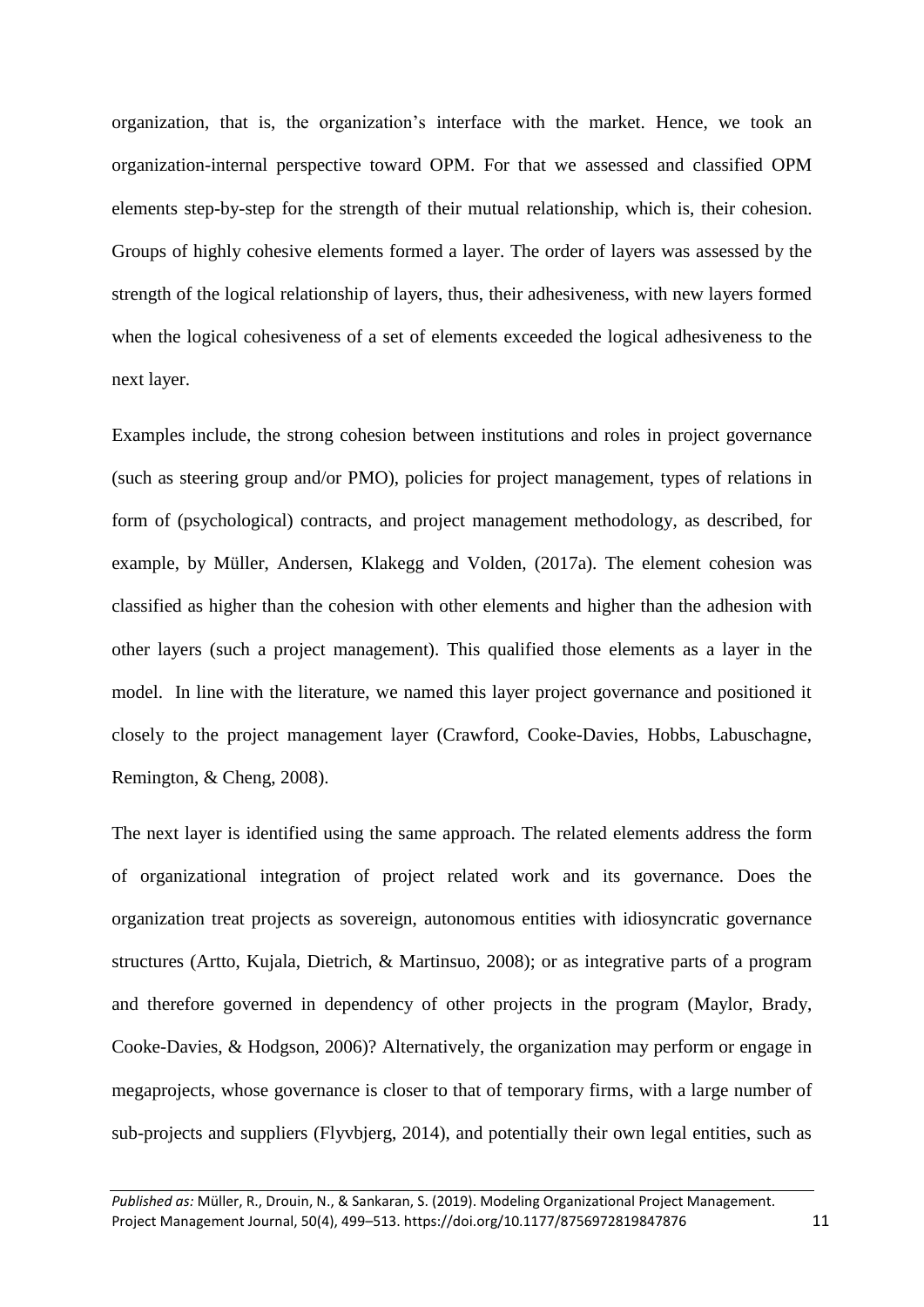Special Purpose Vehicles (Sainati, Brookes, & Locatelli, 2017). Jointly the three elements shape the way project related work is executed. We named this layer *organizational integration*. The characteristics of its three elements influence the choices on the project governance layer.

Along the same logic the next layer was identified as that of *business integration*. Here the strategies and decisions on business opportunities and benefits realization decisions are addressed. This layer includes the traditional elements of portfolio strategy, portfolio management and optimization, as well as benefits realization (Killen & Drouin, 2017). Collectively these elements have a direct influence on the mix of (mega)projects/programs to execute, hence the organizational integration layer. This layer is governed by – and therefore adjacent to - the *OPM governance* layer.

*OPM governance* defines the governance of groups or the entirety of all projects in an organization, thus, is different from project governance, which addresses only the governance of a single project (Müller, 2017b). This includes the determination of the organization's governance paradigm for projects (the ways projects are controlled within the particular corporate governance settings) and the preferred governance models, as well as the governmentality approaches (the leadership approaches chosen by those in governance roles when they interact with those they govern), and the extent to which project management is developed as a profession and a service within the organization, including the development of project managers and their capabilities (Müller, 2009; 2017a). This layer is then most directly linked with the organization-wide approaches to multi-project management.

Elements of this *OPM approach* layer are the principles of multi-project management as chosen by top management of the organization. This includes principles on the choice of project business to be in and the nature of the portfolio to pursue – the multi-project approach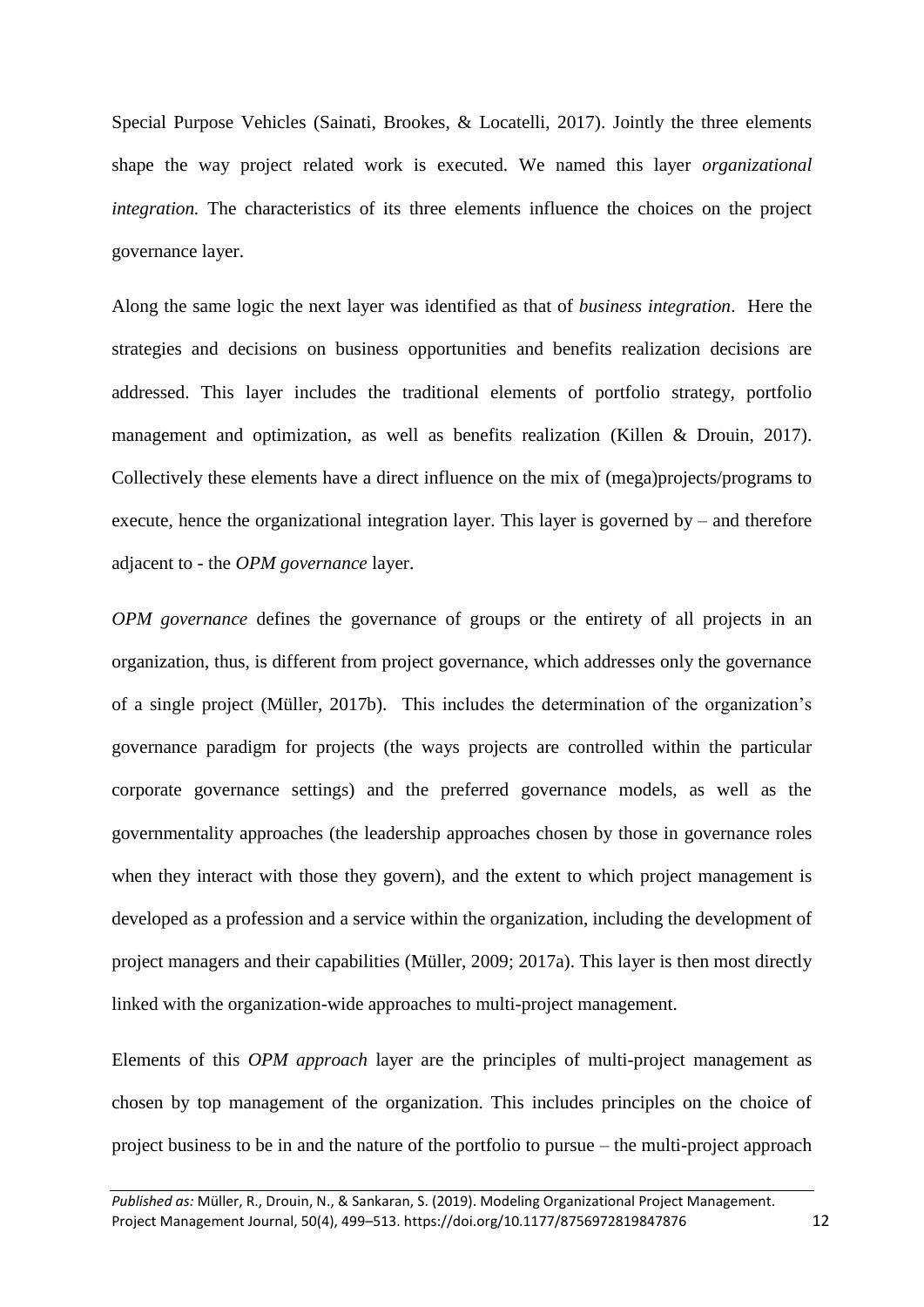(Blomquist & Müller, 2006), the existence of strategic or organization-wide project management offices (OPMOs) (Aubry & Lavoie-Tremblay, 2017), and the level of projectification of the organization (Lundin et al., 2015). The multi-project approach and the OPMO address the overall strategy in terms of handling the entirety of projects in the organization, and projectification determines the extent project-thinking pervades an organization's day-to-day business, for example in terms of having career and development ladders for project managers.

The final layer – *organizational philosophy* – groups elements that define how the organization presents itself to the marketplace and interacts with its partners, suppliers and customers. This is expressed by either being project-based (all work is done in projects), project-oriented (work is done in projects, even though it could be done in a process), or process oriented (all work is done in a production process) (Miterev et al. 2017b; Söderlund, 2004). Figure 1 shows the final model.



**Figure 1:** The onion model of OPM

*Published as:* Müller, R., Drouin, N., & Sankaran, S. (2019). Modeling Organizational Project Management. Project Management Journal, 50(4), 499–513. https://doi.org/10.1177/8756972819847876 13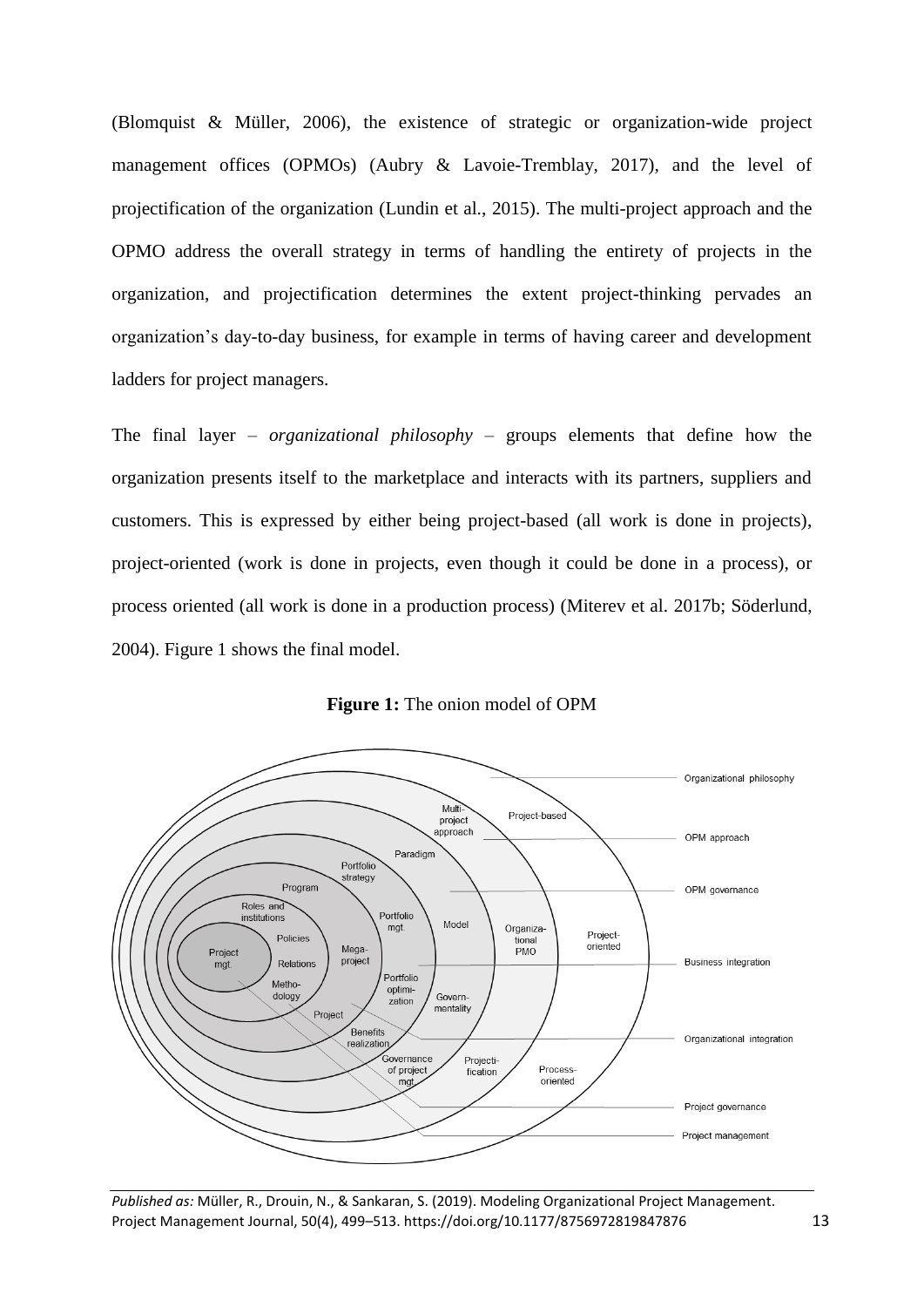The seven layers span the scope of the entire organization, from the individual project to its governance and structural integration in the organization, its business justification, the organization—wide and strategic governance approaches, up to the presence in the marketplace. More details on the individual elements are provided below. Not all functions of an organization become visible through the above approach, as functions may cover several elements simultaneously. Examples include support functions like human resource management (HRM), which is a significant part of projectification, but also present in governmentality and governance of project management. Another example is information technology (IT), which underlies many of the elements and enables the communication among them.

#### **Modeling OPM**

The following explains the functioning of the model from the outside to the inside. This is also suggested when assessing organizational practices against the model.

## *Organizational philosophy*

This outer layer - organizational philosophy - describes the organization's appearance to their stakeholders, and defines the basic foundations of OPM practices. It indicates the organization's understanding of their business and the way the interaction in the marketplace is legitimized. From an OPM perspective, the organizational philosophy can materialize in three distinct forms of organization, which are as process-oriented (ProcOO); project-oriented (POO); or project-based organization (PBO).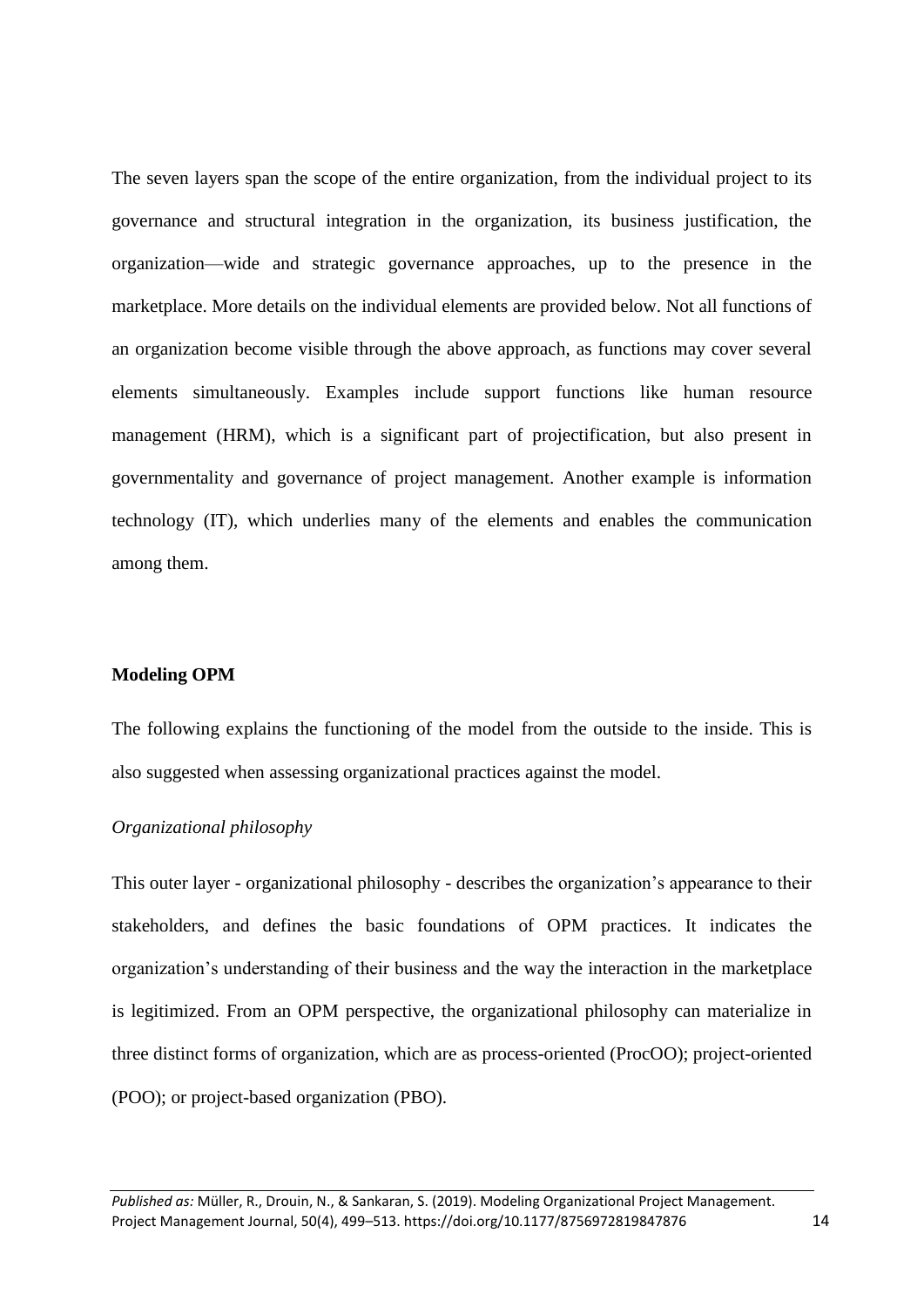ProcOOs are typically structured by functional lines and work is done in permanent organizational entities in pursuance of production processes. This is beneficial in relatively stable markets, for mass-production, and building of economies of scale. Projects in these organizations are few and mainly to optimize production in terms of costs or other economic measures (Hobday, 2000).

POOs are typical for more dynamic markets. Management decided to run the business by projects, even though a process-orientation would also be possible (Turner, 2018). These organizations consider management by project as their strategy. They use temporary organizations as a strategic choice for value delivery to clients. These organizations empower their employees, use flat structures, and strong customer orientation to achieve competitive advantage (Gareis & Huemann, 2007).

PBOs are required by the nature of their deliverables to work in projects. Their unit of production are projects, which brings up the need for project specific control systems and associated higher transaction costs (Turner & Müller, 2003). Hobday (2000) modelled the different types of project organizations and concludes that the more project-oriented/based the organizational form, the more innovate and flexible organizations are in their response to customer requirements. However, this declines their ability for efficient task execution, building of economies of scales, and promotion of organization-wide learning.

The extent of project mindedness in the organization's philosophy sets the stage for the next layer. For example, the extent projects are seen as the 'normal' way of doing business in the organization impacts the choices at subsequent layers.

### *OPM approach*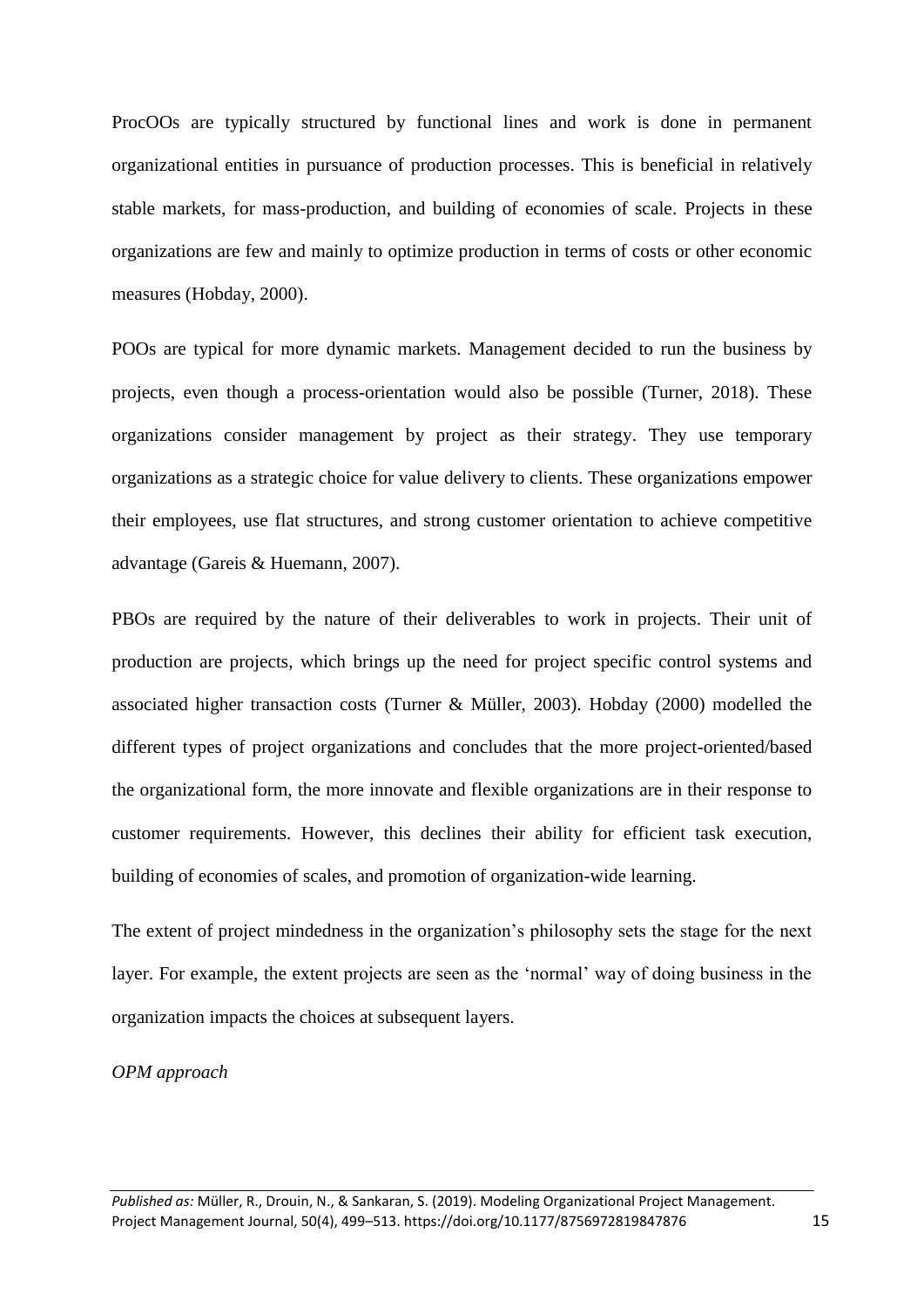The higher the project mindedness at the philosophical layer, the more the OPM approaches of multi-project approach, organization-wide PMO, and projectification are likely to be felt in the rest of the organization.

Multi-project approaches refer to the strategy for the entire set of projects in the organization. Four types of strategies are described by Blomquist and Müller (2006):

- a) *Multi-project strategy*: organizations accept any project they can get, neither the resources are necessarily shared nor are the objectives aligned across projects. Project personnel is hired when a project gets awarded and made redundant when the project ends.
- b) *Program strategy*: organizations prefer projects that contribute to higher level objectives, such as program objectives. This often implies that project goals interlink, but resources cannot be shared across projects
- c) *Portfolio strategy*: organizations prefer projects that predominantly use their existing employees. Hence, the resources are shared, but projects objectives might vary.
- d) *Hybrid strategy*: organizations balance the program and portfolio strategy in an attempt to maximize both utilization of existing resources and accomplishment of higher level objectives.

The choice of multi-project approach is impacted by the organizational philosophy layer, with ProcOOs tending toward multi-project strategy whereas PBOs tend to aim for program, portfolio or hybrid strategies.

Organization-wide (i.e. strategic) PMOs (OPMOs) are entities that provide services for OPM improvement by developing or providing project management methodologies, policies, standards, and global reporting for the organization (Roden, Joslin, & Müller, 2017). By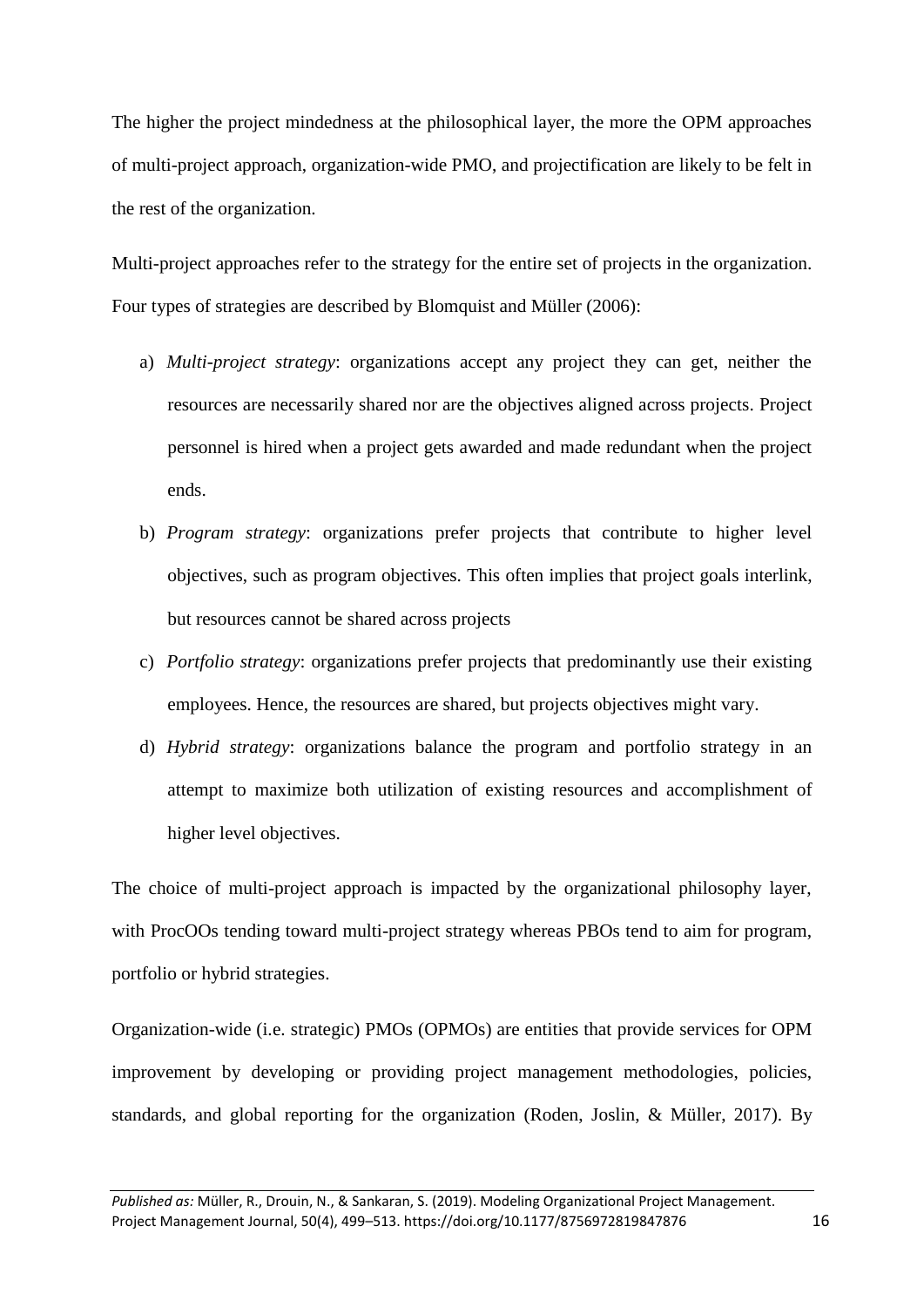doing that, they set the corporate-wide project management standard, for example, by defining the reporting requirements, training curriculum, methodologies to be used, or by reducing the number of projects with cost and/or time overruns (Accenture, 2010; Ernst & Young, 2006). OPMOs should be distinguished from the more tactical PMOs, which appear at the project governance layer and are concerned with individual projects and their delivery (Müller et al., 2017a).

Projectification relates to the extent project thinking pervades the organization (Midler, 1995) or even society (Lundin et al., 2015). Its dimensions include a) the importance of project management in the organization, b) the existence of a career system or path, including training and certification programs for project managers, c) projects as the principle form of exchange in business relationships, d) the percentage of business based on projects, and e) a project mindset and culture by the employees. Higher levels on these measurement dimensions indicate higher levels of projectification (Müller et al., 2017b). As before, the extent of projectification is strongly influenced by the organizational philosophy and its project orientation.

Together the three OPM approach elements set the stage for the next layer, which gives direction and explains governance for OPM.

## *OPM governance*

This layer provides the governance for groups of projects, programs and portfolios of projects. Governance is hereby understood as being different from management, whereby managers' goal oriented activity to accomplish project objectives (i.e. management) is steered, controlled and limited by the structural framework (i.e. governance) set by governance institutions (Müller & Gemünden, 2018).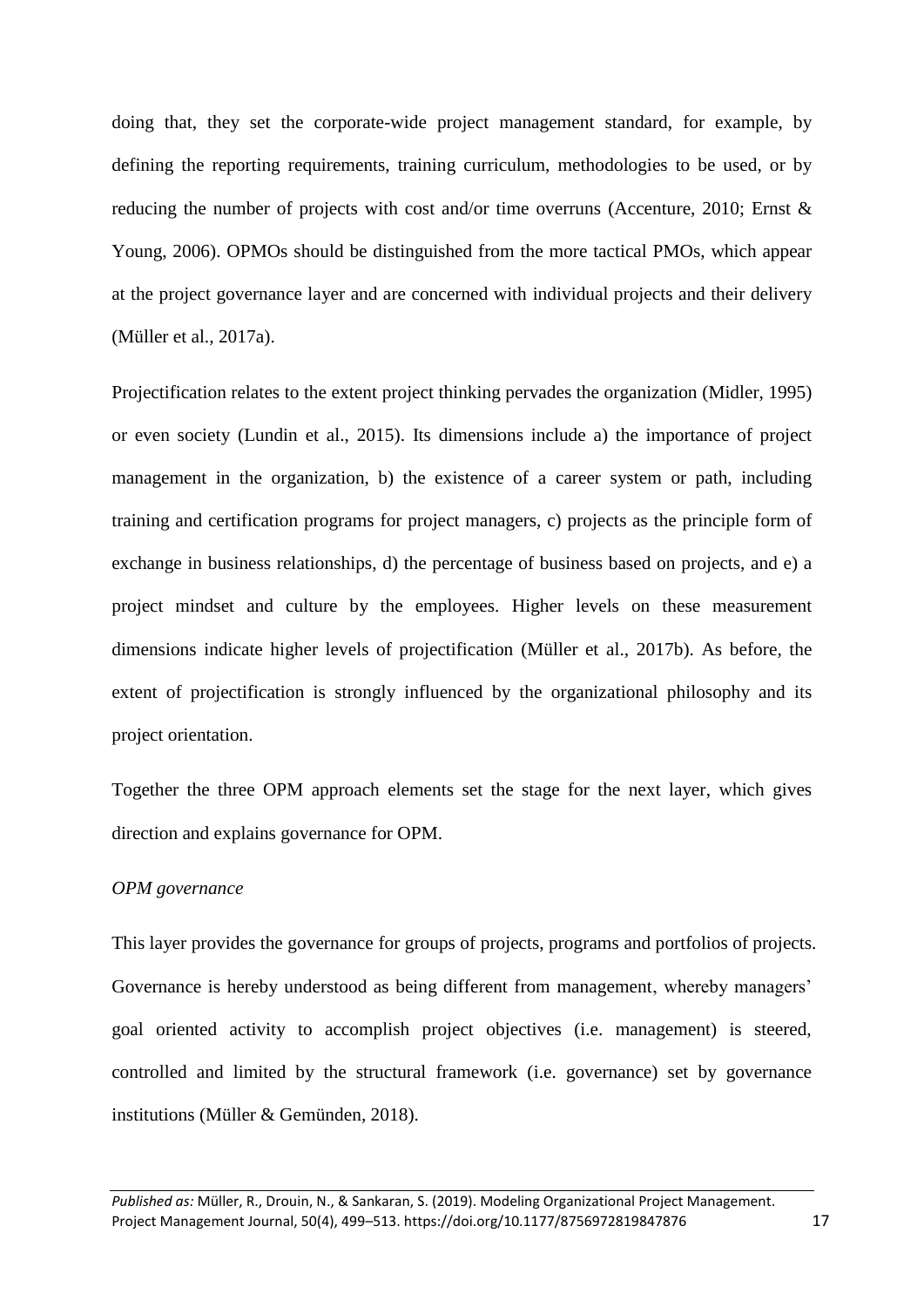Contingencies from the OPM approach layer can include OPMO and projectification impacting the ability to govern project management by developing project managers and project management as a professional service. OPMOs typically take on the task of determining these boundaries and developing project management services for the organization. It provides program, portfolio or hybrid strategies at the OPM approach layer for more outcome-oriented governance paradigms for projects (Müller, 2009).

The first element addresses governance paradigms, which are shared mental patterns about the means and ends of the management of groups of projects in organizations. Four paradigms are often found, which represent the corporate governance approach as being mainly shareholder-oriented or stakeholder-oriented, and the ways project managers are predominantly controlled within this orientation, that is, by achievement of project results or by process compliance. This results in four distinct governance paradigms (Müller & Lecoeuvre, 2014):

- Conformist paradigm (CON) exemplifies organizations with a shareholder orientation (as opposed to a stakeholder orientation) with strict behavior control of the project manager (i.e. process compliance), in an attempt to lower overall project costs
- Flexible Economist (FE) paradigm exemplifies shareholder oriented organizations with a control focus towards expected outcomes. Here the aim is also to keep project costs low, but through careful selection of project management methodologies
- Versatile Artist (VA) paradigm exemplifies organizations with a stakeholder focus and output control. These organizations balance the multitude of requirements stemming from the many different stakeholders of the organization's projects. Hence their focus is more on value creation than lowering costs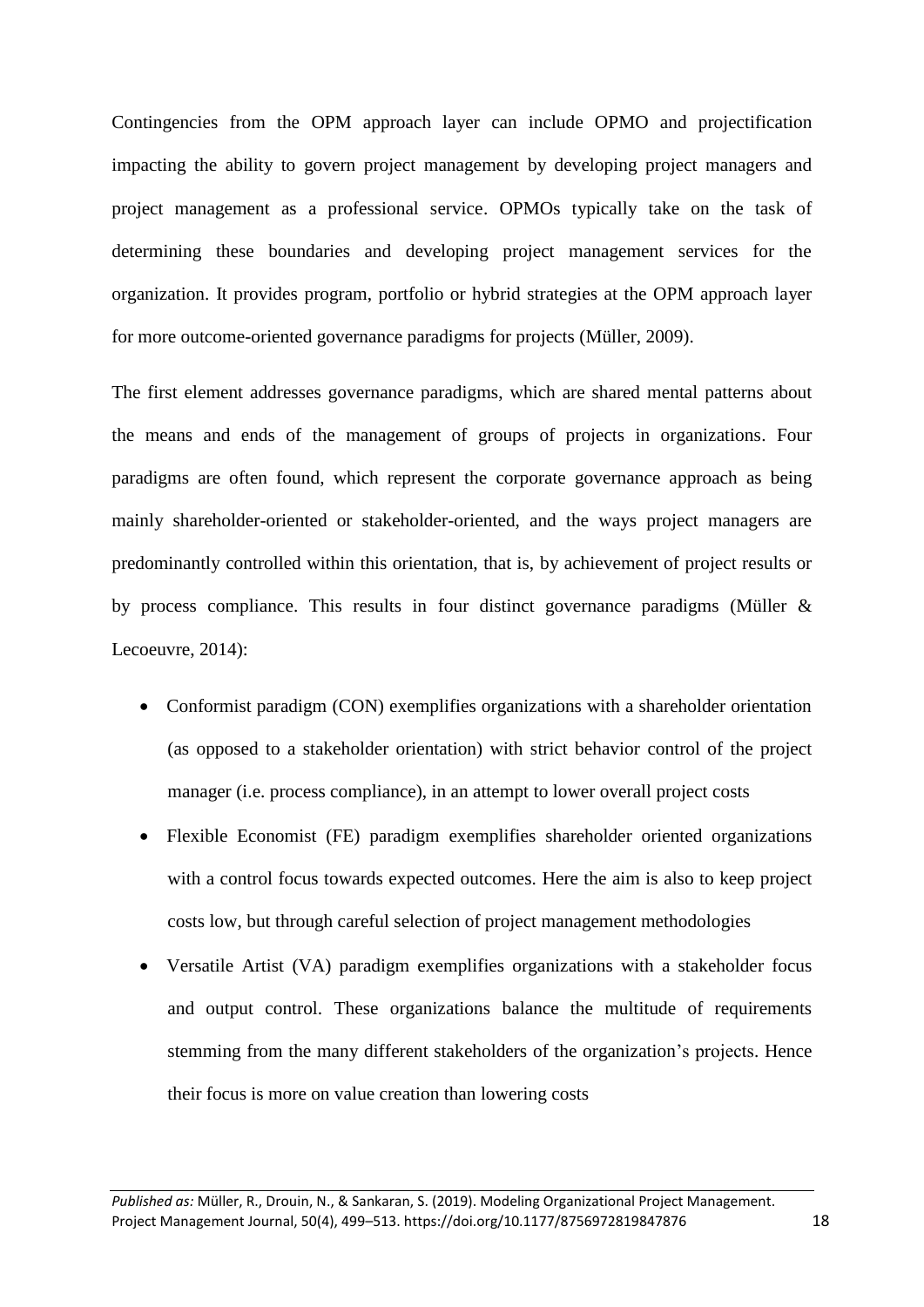Agile Pragmatist (AP) paradigm exemplifies stakeholder orientation and controlling by process compliance, in order to maximize usability and business value of a project's product, through a time-phased approach to product release of functionality over a period of time.

Related to that are the governance models, which are guidelines and standards used for governance of groups of projects. Prescriptive (a.k.a. rule based) and non-prescriptive models exist. The former typically provides detailed processes and activities (e.g. PMI, 2016), while the latter provides principles of good governance, without determining the work or its processes (e.g. APM, 2011). A blended model is found in the ISO 21505:2017 Standard, which includes processes, tasks and institutions, but also emphasizes the importance of organizational values, policies, statutory and more principle-based approaches (ISO, 2017).

Governmentality is a combination of the words governance and mentality, which describes the attitude (mentality) of those in governance roles toward those they govern, and how that is reflected in the way they present themselves to those they govern (Barthes, 2013). Three approaches to governmentality are typically found: a) *authoritative*, where the governors give clear and non-ambiguous direction, b) *liberal*, where governors use economic means to steer the decision making of those they govern, and c) *neo-liberal*, where governors set a particular value system for the organization to influence the self-governance of those they govern (Dean, 2010). Its relevance for OPM is shown in several studies (e.g. Müller et al., 2017b; Simard et al., 2018).

Governance of project management relates to the governance of the project management professional capabilities and practices in the organization. It addresses questions like "how much project management is enough for the organization?", or "how senior shall our project manager be?". A three step framework described by Müller (2009) allows to assess this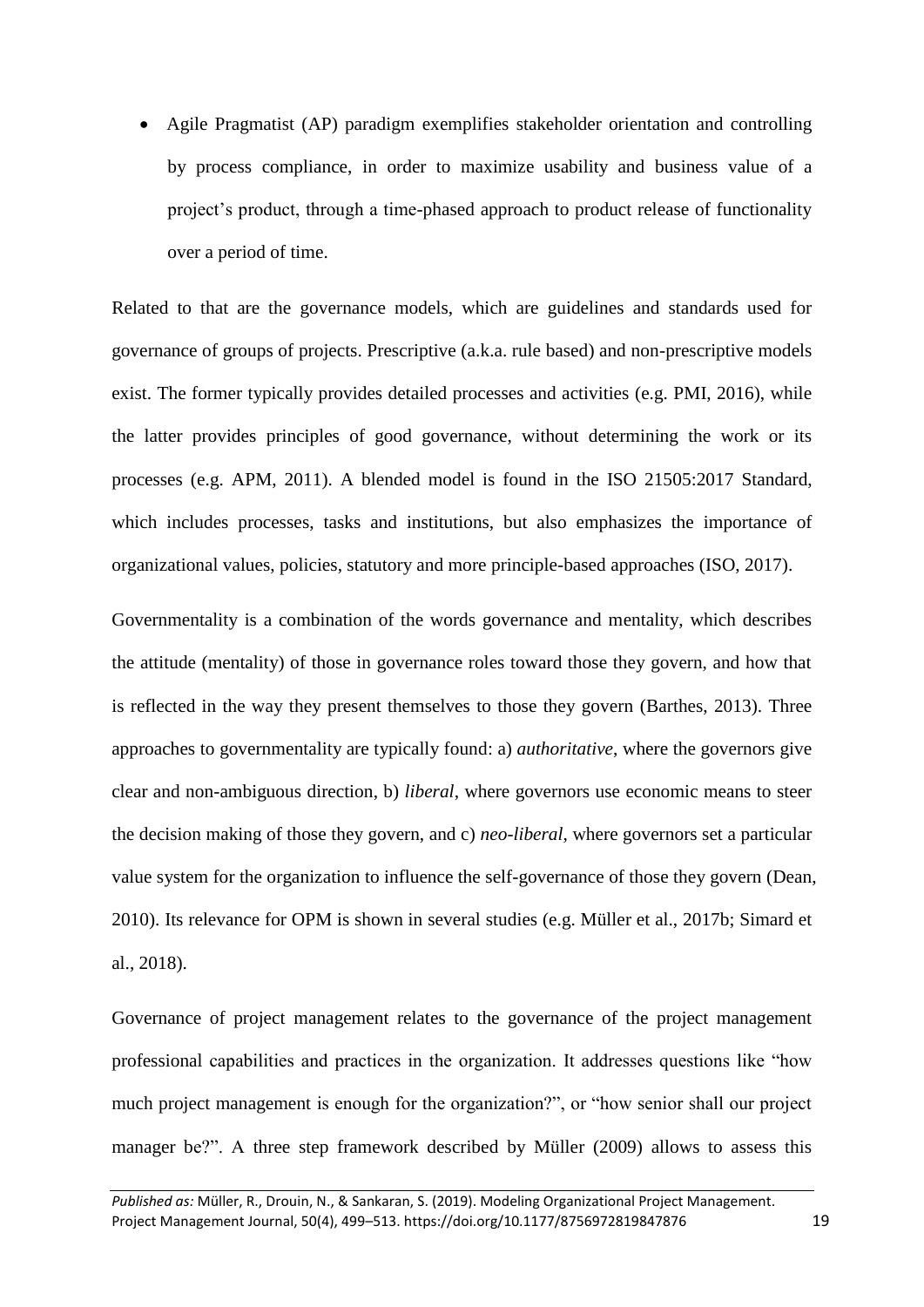element by distinguishing between a) step  $1 -$  basic level: organizations using basic training in project management, project methodologies, steering committees, and audits of troubled projects; b) step 2 – intermediate level: organizations using all of the basic level plus project manager certification, PMOs, and mentor programs, and c) step 3 – advanced level: covering all measures of a) and b) plus advanced training and certification, benchmarking of project management capabilities, and maturity models. The majority of organizations are found at the basic and intermediate level, with few extending into the advanced level.

This layer sets the stage for the integration of these groups with each other from a business perspective.

## *Business integration*

The previous layer explained governance of groups of projects to facilitate their effective management leading to the business integration layer. For example, a process-based governance paradigm and rule-based governance models, are often associated with more numbers-driven portfolio strategies and optimization techniques. Contrarily, more outcome related governance paradigms, principles-based governance models, and liberal and neoliberal governmentality are often paired with more results oriented portfolio strategies and more strategy related optimization techniques and benefits sought after (Müller, 2009).

The portfolio strategy element defines what the project portfolio is expected to achieve (Voss, 2012) and guides the day-to-day management of the portfolio. It links project selection with the strategic objectives of the organization (Jugdev, 2017).

This informs the PPM element, which *"deals with the coordination and control of multiple projects pursuing the same strategic goals and competing for the same resources, whereby*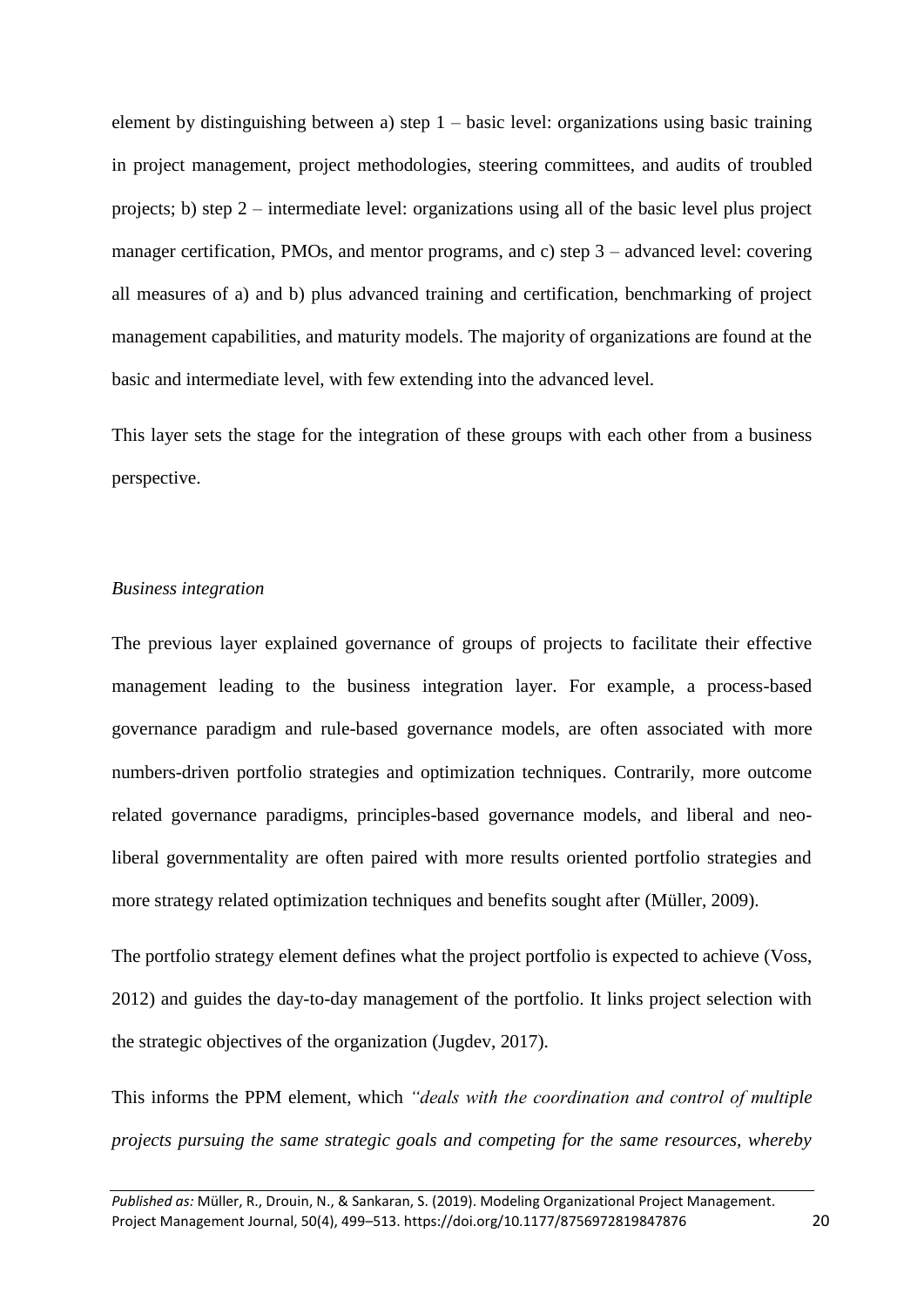*managers prioritize among projects to achieve strategic benefits* (Martinsuo, 2012, p.794). This results in the structuring, resource allocation, steering, and exploitation of the portfolio, with the aim to prioritize projects, maximize effectiveness in resource usage, and contribute to metrics of strategic goals achievement (PMI, 2006); and has a major impact on the achievement of the organization's strategic objectives (Kopmann, Kock, & Killen, 2017). Depending on the expectations laid out by the OPM governance level (Unger, Gemünden, & Aubry, 2012), and the particular context and situation of the organization, more rational and process related approaches or more subjective and outcome/political approaches to PPM might be pursued (Martinsuo, 2012).

The next business integration element is portfolio optimization. Goals and approaches to optimization are manifold, ranging from mathematical approaches using financial perspectives (Sharifi & Safari, 2016) to qualitative and subjective approaches (Müller & Stawicki, 2006). In a series of studies Cooper, Edgett and Kleinschmidt (2004) categorized the different approaches in three frequently found patterns. These may be applied on their own or in combination:

- Value maximization: Optimizing the portfolio for accomplishment of a particular threshold value of all projects, typically of financial nature, like Return on Investment or Net Present Value.
- Balancing: Similar to an investment fund, this approach builds on the mutual cancellation of risks in heterogeneous groups of projects. Projects are selected based on a balanced weighted measure of a number of parameters, like level and nature of risk, duration, technological newness etc.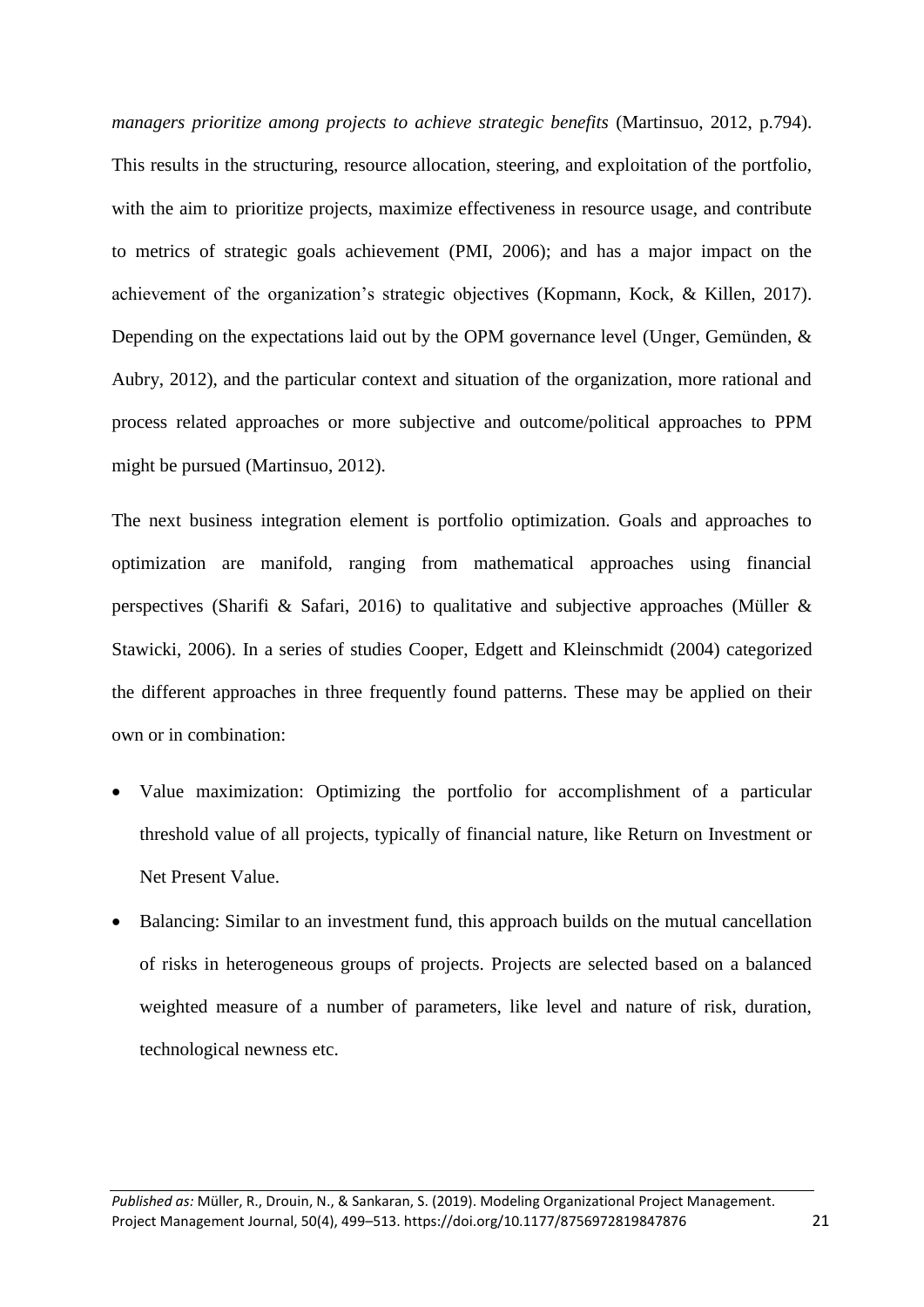Strategic alignment: Each strategic objective is assigned a budget value, which adds-up to the portfolio budget. Only when projects clearly fall into the realm of one of these objectives they get funding through their specific "strategic bucket".

The choice of optimization approach should be linked with the portfolio strategy.

The last element - benefits realization - ensures that once the most appropriate projects are selected they are shaped and scoped to optimize their alignment with business needs, ensuring delivery of their benefits. This requires tracking and measuring (Bradley, 2014; Zwikael, Chih, & Meredith, 2018). This element is strongly linked with the three other elements of this layer, as they jointly ensure achievement of the strategic goals of the organization.

This layer impacts the way organizations go about creating these benefits.

#### *Organizational integration*

Opportunities selected at the previous layer are integrated at the organizational integration layer into the existing organizational context, its structures and workflows. Contingencies inherited from the previous layer include, for example, product line decisions, such as a new model by an automobile manufacturer, which will most likely lead to program approaches at the organizational integration layer (Müller, 2009), as the end of the model's life-time cannot be predicted and the success in the market over time will tell in which years the program will get more or less funding. On the other hand, decisions made on the further development of existing products, or new technology or product prototypes, will most likely lead to new projects. In cases where the investment is very large, as in megaprojects, and potentially shared with other firms and the public sector, it is not only likely that a major part, if not all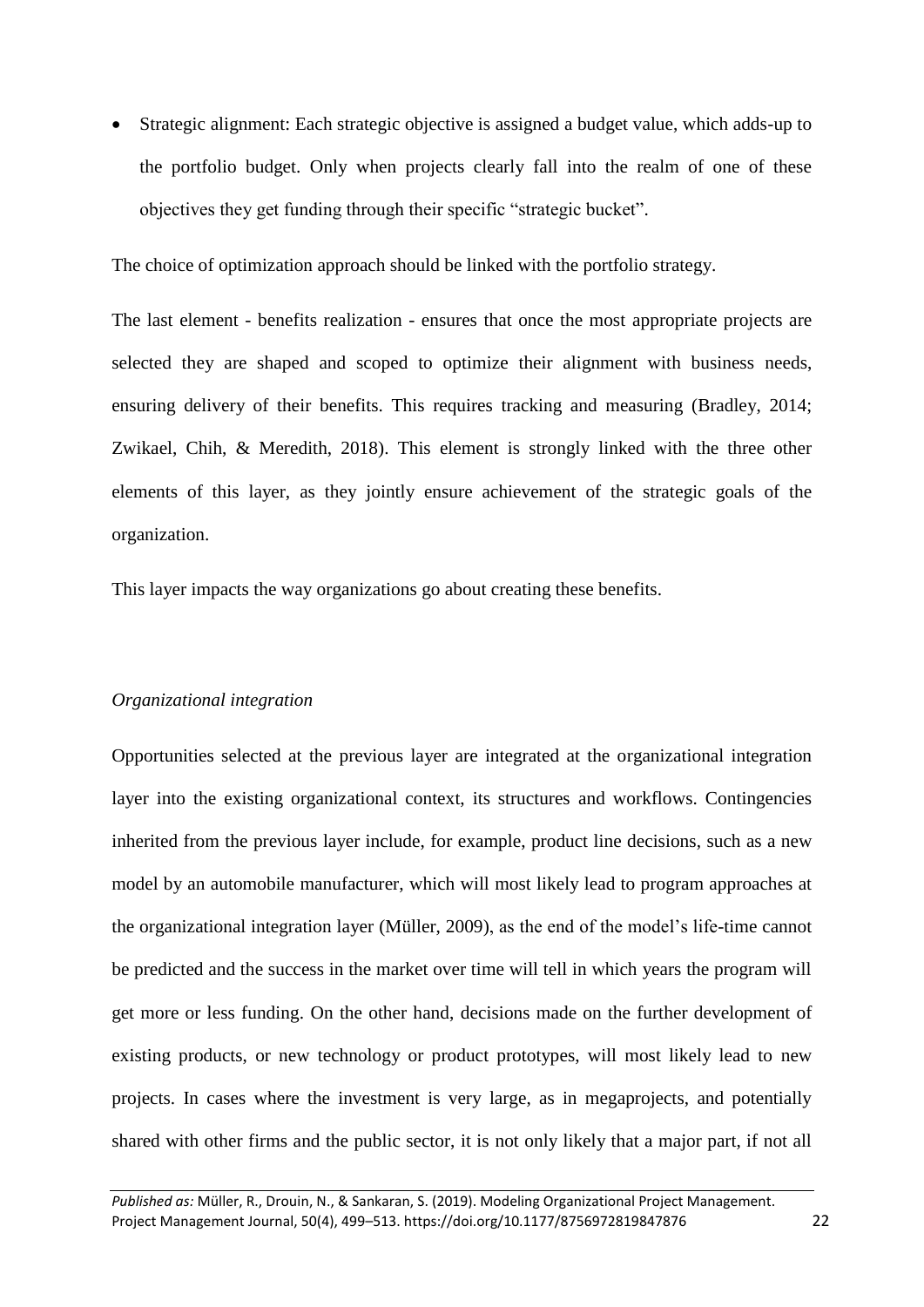of the organization engages in this megaproject, it is also likely that specific legal entities are created as separate firms, known as 'Special Purpose Vehicles" (SPVs). The setup and maintenance of them is expensive and therefore mainly used in megaprojects (Sainati et al., 2017, p.60).

Programs are *"temporary organization[s], in which groups of projects are managed together to deliver higher order strategic objectives not delivered by any of the projects on their own"* (Turner & Müller, 2003, p.7). Programs can be categorized in temporary programs, which have defined end dates, like a series of software projects ending in a new Enterprise Resource Planning System (ERP), or they can be semi-permanent, that is, without initial end-date, as in the case of a new car model of an automobile manufacturer, where the market determines the life-time of the product and with it the program (Müller, 2009). Program objectives are often related to the goals set by the business integration layer by aligning them with the strategy and the management of its benefits. Programs unfold as a number of interrelated projects, whose goals are aligned to achieve benefits not achievable with one project alone. This requires centralized program management, made up, at least, of program manager and program steering committee, which jointly constitutes a governance function for the individual projects within the program. Hence the elements stated for the project governance layer are executed for the program level at the organizational integration layer.

Megaprojects are large scale, typically complex ventures that are characterized by costs of more than USD 1 billion, and/or affecting 1 million people or more, and/or lasting several years. Despite the difficulties of planning them realistically, megaprojects are increasingly popular worldwide (Flyvbjerg, 2011). Engaging in megaprojects has significant implications for the organizational integration layer, as the sheer size, volume and visibility of megaprojects impacts priority and scheduling decision to a large extent.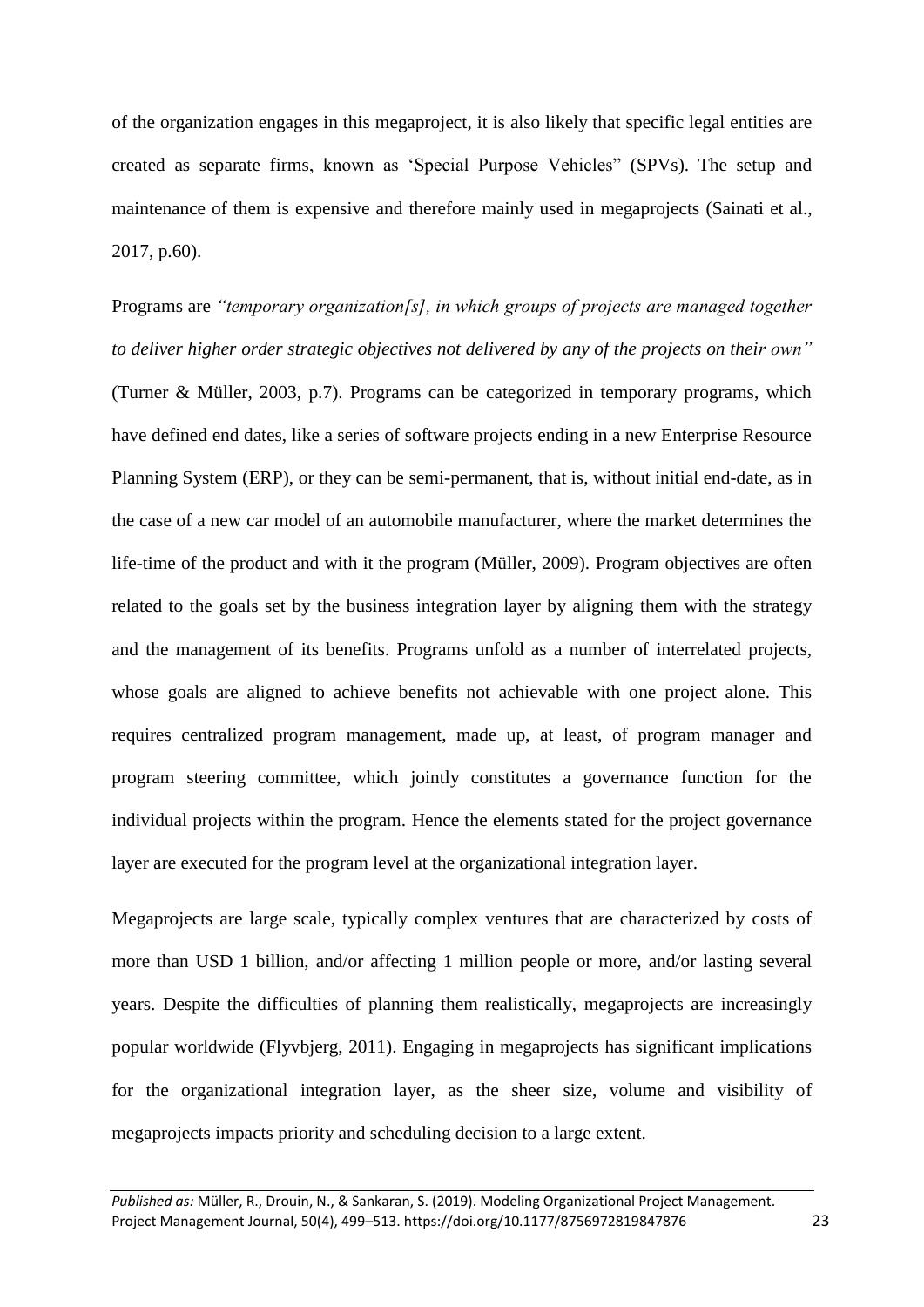Projects are temporary organizations delivering clearly identifiable outcomes within the limits of scope, time and cost budgets (Atkinson, 1999). Projects deliver new products or services which provide their investors with new or improved competencies or marketing opportunities. In addition, the operation of the output will typically payback the investment, and, over time, contribute to the business objectives of the organization (Turner, 2014). For PBOs, and to a large extent also for POOs, projects are the building block of their business and their unit of production. For ProcOOs, projects are a way to maintain competitiveness and bring about change in the organization. As such projects require organizational dynamics that allow for temporary structures and dynamic roles and responsibility assignments, together with clear accountabilities for project managers, as described by Midler (1995). This layer lays the foundation for the governance of the identified projects.

## *Project governance*

The organizational integration layer described above provides the organizational means to integrate the business opportunities identified at the business integration layer into the organization's workflow. The present layer, addresses the elements that govern the individual projects.

The elements of this layer are contingent on the decisions made at the organizational integration layer. For example, if it is decided to implement a business opportunity through a program, then the governance of the program's projects requires standardization of reporting requirements and often synchronization of project management methodologies across all projects in the program, as well as synchronization of contract strategies across projects, and project steering committees that involve the program manager. All this is decided at the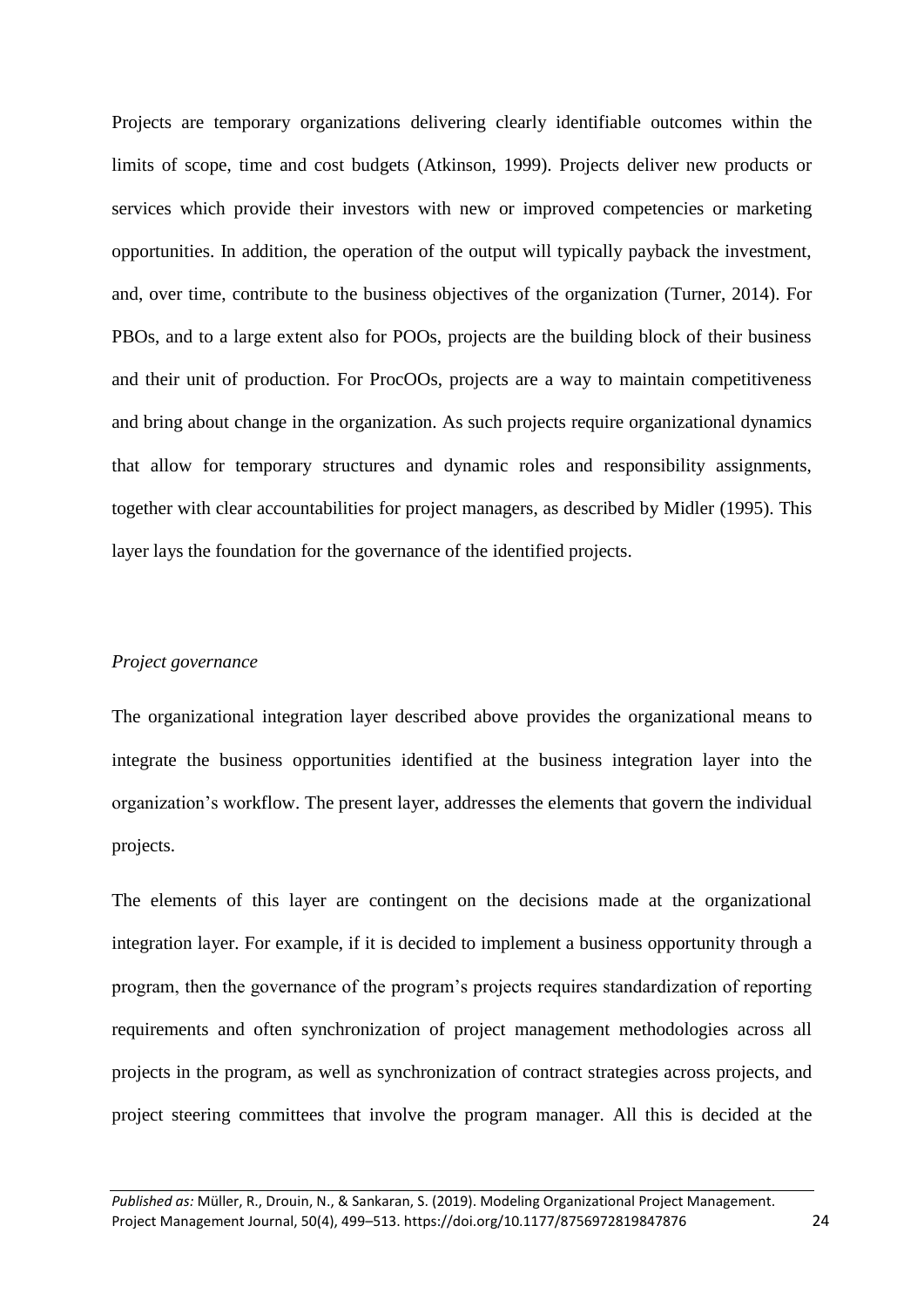organizational integration layer and implemented for each individual project at the project governance layer. If the choice of organizational integration is the project, then reporting requirements, methodology and contract decisions, are more idiosyncratic for the project, within the constraints of corporate practices and standards set at the OPM governance layer. In case of megaprojects yet another mix applies, as large numbers of both suppliers and stakeholders with different objectives must be integrated, which requires hierarchies of contracts, potentially several governance institutions, respecting industry and public policies alike and the integration of different methods, or development of megaproject specific methods (Klakegg & Volden, 2017).

Governance provides the structures for defining the goals of the projects, for providing the resources to execute them, and for controlling their progress. Governance structures often include governance institutions, like project steering committees or PMOs, contracts between organizations participating in the project, policies for the organizations executing the project, as well as an agreement on the processes used to manage the project, that is, the project management methodology (Turner, 2014).

Project governance institutions are predominantly steering groups and tactical PMOs. The former hold the ultimate responsibility for project results and consist at least of the project sponsor or owner, but frequently includes representatives of the main suppliers, end-users of the project's output, higher management and others (OGC, 2008). These committees execute their tasks by initiating the project, controlling the process and planned for accomplishments at defined milestones, and deciding on project closure. Their accountabilities to higher management include achievement of project results at all levels, ensuring the required transparency of the project, and ethical and fair business conduct. Responsibilities include identifying and appointing project managers, providing agreed upon resources, controlling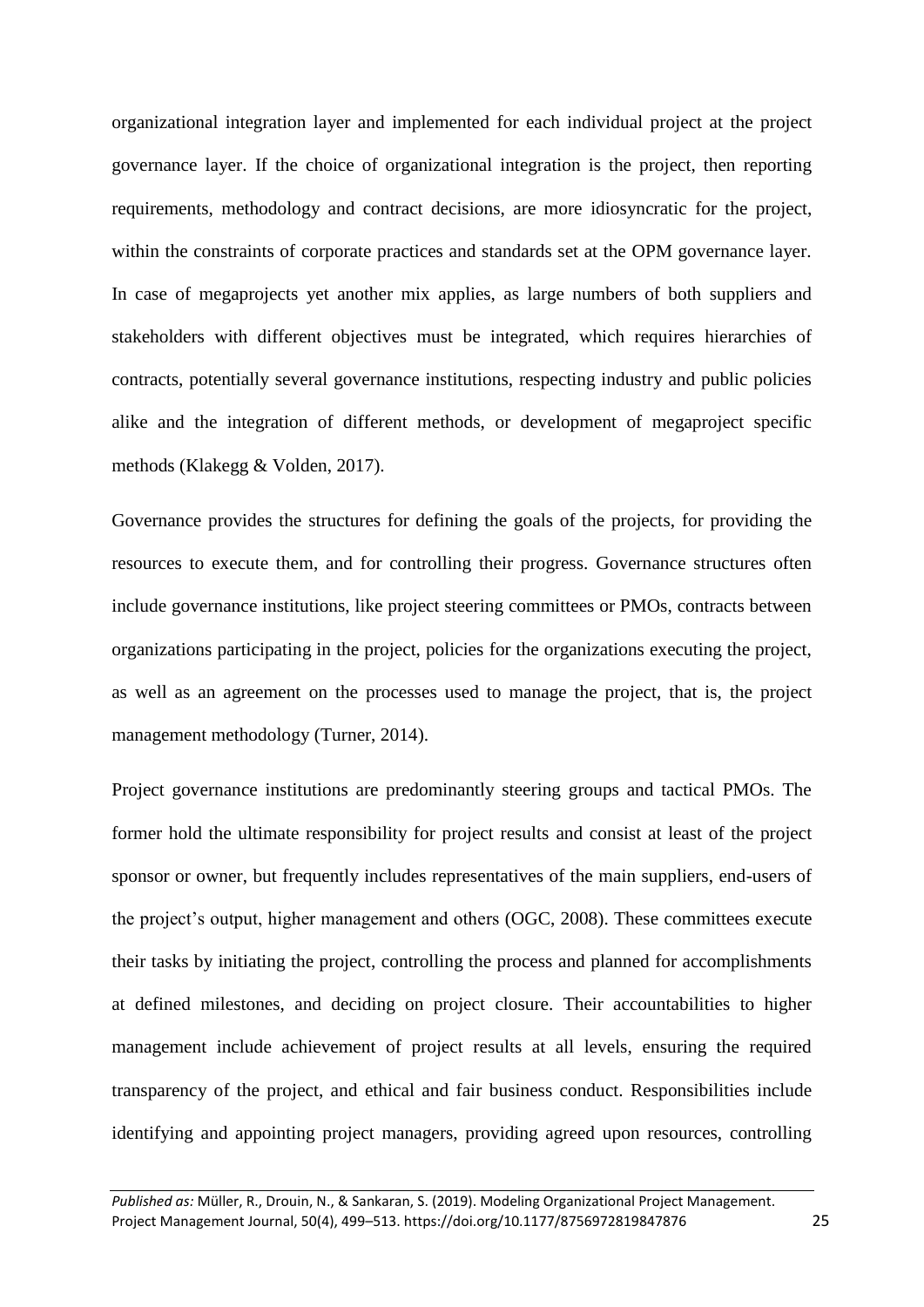the project, and providing advice to the project manager on an ad-hoc basis (Crawford et al., 2008).

Tactical PMOs typically engage in a governance role by auditing and recovering troubled projects, providing project-specific advice to project managers, and facilitating organizational learning at the project level (Hobbs & Aubry, 2007; Pemsel, Müller, & Söderlund, 2016). Implementations of PMOs are idiosyncratic for organizations, and vary considerably.

Organizational policies provide principles to guide decision making. Policies are communicated as statements of intent (e.g. how project management is done in an organization) and implemented as procedures or protocols. Governance institutions, like steering committees, adopt policies for framing or steering the project and its manager in terms of decision making, processes to follow, or rules and responsibilities to be respected (Müller, 2017a).

Relations between parties involved in a project are governed in various ways, ranging from informal relationships to formal contracts. An internal project within an organization is likely to be governed by the informal relationship between sponsor, project manager, and end-users, using agreed upon documents, such as project plans, as psychological contracts among the parties. A project with other companies typically requires formal contracts to govern the collaboration of the parties. Contracts are sets of *"promises between the parties, which the law will enforce"* (Dingle, Topping, & Watkinson, 1995, p.244). They provide the legal framework for the parties in the project, determine accountabilities and responsibilities. They also regulate the distribution of risks (Müller & Turner, 2005; Turner, 2004).

The project management methodology constitutes the interface between project governance and project management. It is looked at by a steering groups as governance tool, as it defines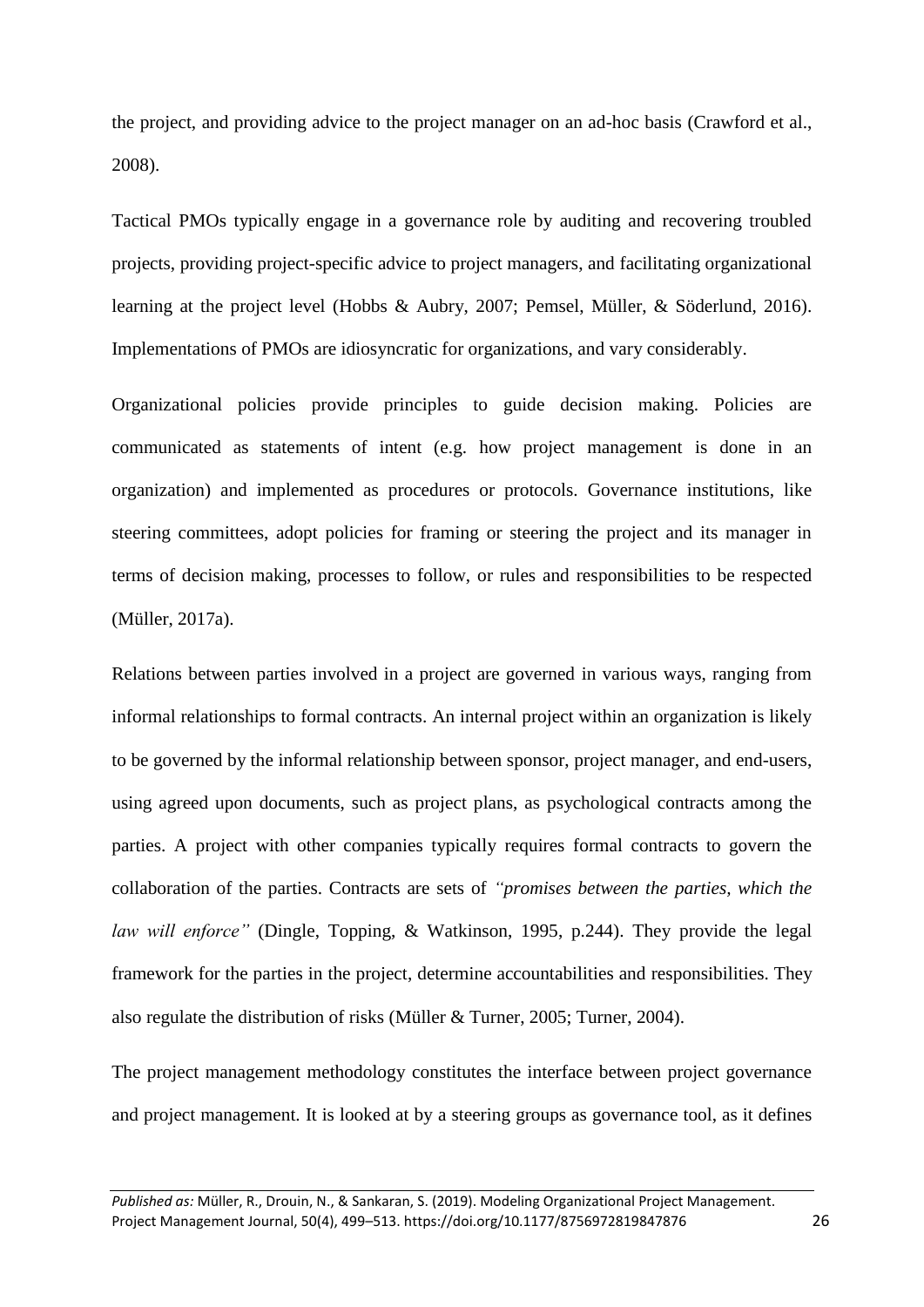the roles, responsibilities, process, milestones and control points in the project. At the same time, it is looked at by the project manager as a management tool, as it provides guidance in the planning and implementation of the project. Several types of methodologies exist. Waterfall methodologies provide the traditional process of upfront planning and life-cycle stages of concept, planning, implementation & control, and close-out of the project, separated by stage-gates. More contemporary agile methodologies are predominantly iterative in their process and require less upfront planning than waterfall approaches. The choice of a methodology depends on project type, contract type and the extent the project's product is understood by the time the project is launched (OGC, 2008). Specific methodologies exist for megaprojects. These projects emphasize correct upfront planning to avoid expensive costoverruns at later stages (Klakegg & Volden, 2017).

This layer provided the framework within which project management should be executed, which sets the stage for the individual project to be managed.

#### *Project management*

The management of the individual project is the kernel of the onion model. It is defined as *the application of knowledge skills, tools and techniques to project activities to meet the project requirements* (PMI, 2017a, p.716). The activities of the project manager are framed by the governance layer. Within this framework the time, cost and scope/quality objectives are typically used to judge on project management success at the end of the project. The accomplishments of business objectives are assessed later, when the project's output is in use, in order to judge on project success (Cooke-Davies, 2002). The latter is described under benefits realization management above.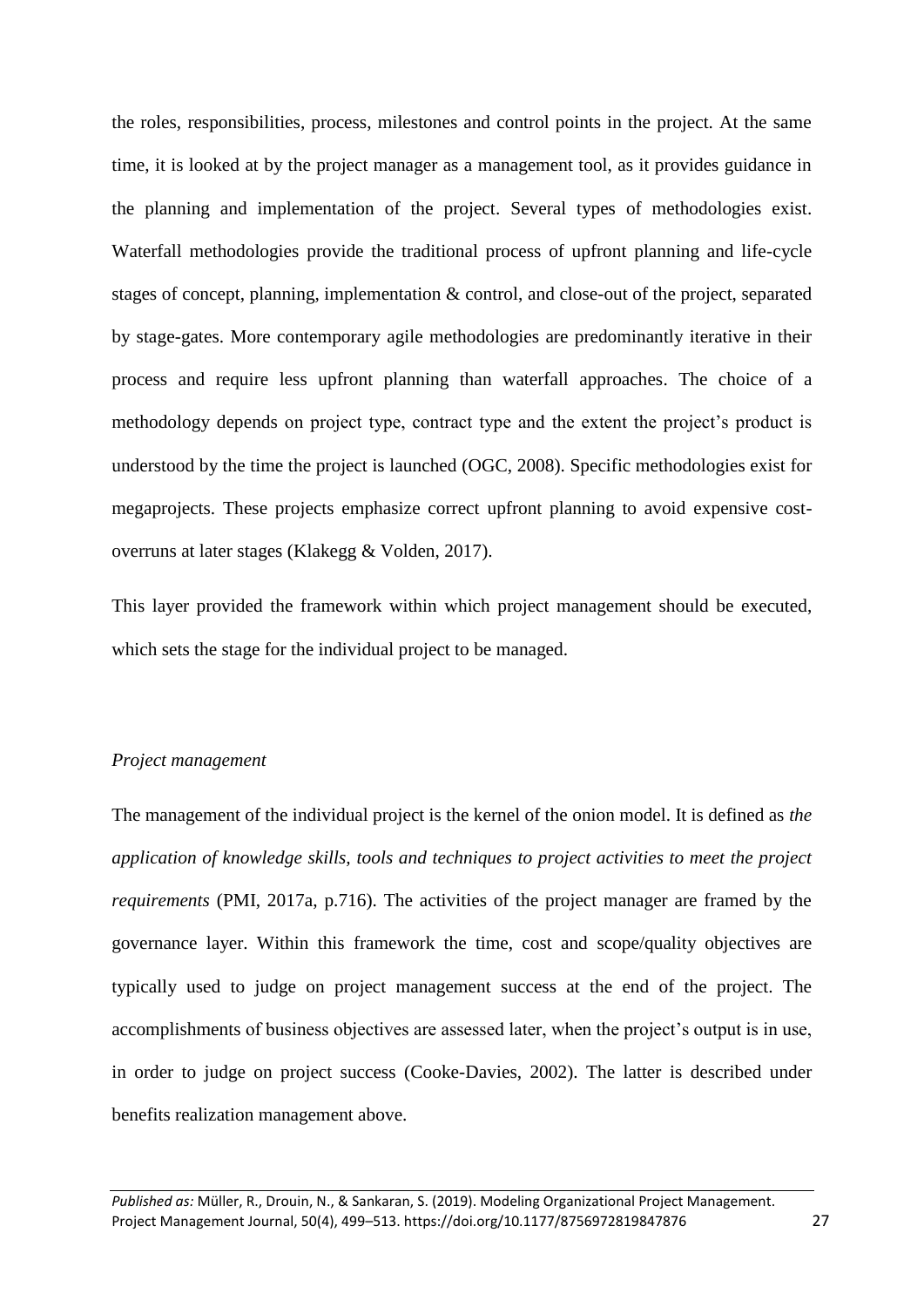This completes the description of the elements and layers of the model.

# **Discussion**

This paper is the first to develop a model for the integration of all project related activities in an organization (i.e. OPM) and its constituting elements. This was accomplished through the methodology outlined above and its resulting seven-layer model, which hosts the 22 elements of OPM. While it is impossible to analyze the entire complexity of the reciprocal determination of elements within the scope of this article, we take a contingency theory perspective to first theorize on the relationships of elements within layers, and then between layers. Finally, we build on more granulate theories in combination with the study's findings to theorize on the mechanisms of the interaction between elements and layers.

## *Within layer relationships*

Each layer is either characterized by mutually exclusive, integrated, or complementary elements, which together form the governance of the next layer. For example, Hobday (2000) identified the need for different organizational designs contingent on a process (ProcOO) or project-orientation (PBO) of the firm. Miterev et al (2017b) further refined the latter in POO and PBO organizational design choices to host OPM. The choice among the three identifies the organization's way of presenting themselves and the way of interacting with their customers in the marketplace. Decision for design choices are influenced, among others, by the nature of the business and the strategy of the organization (Miterev et al. 2017b) and the degree of isomorphism in adapting existing design patterns (Miterev, Engwall, & Jerbrant, 2017a). The three choices present themselves as mutually exclusive in their respective domain, for example, a PBO oriented part of an organization will not apply any of the other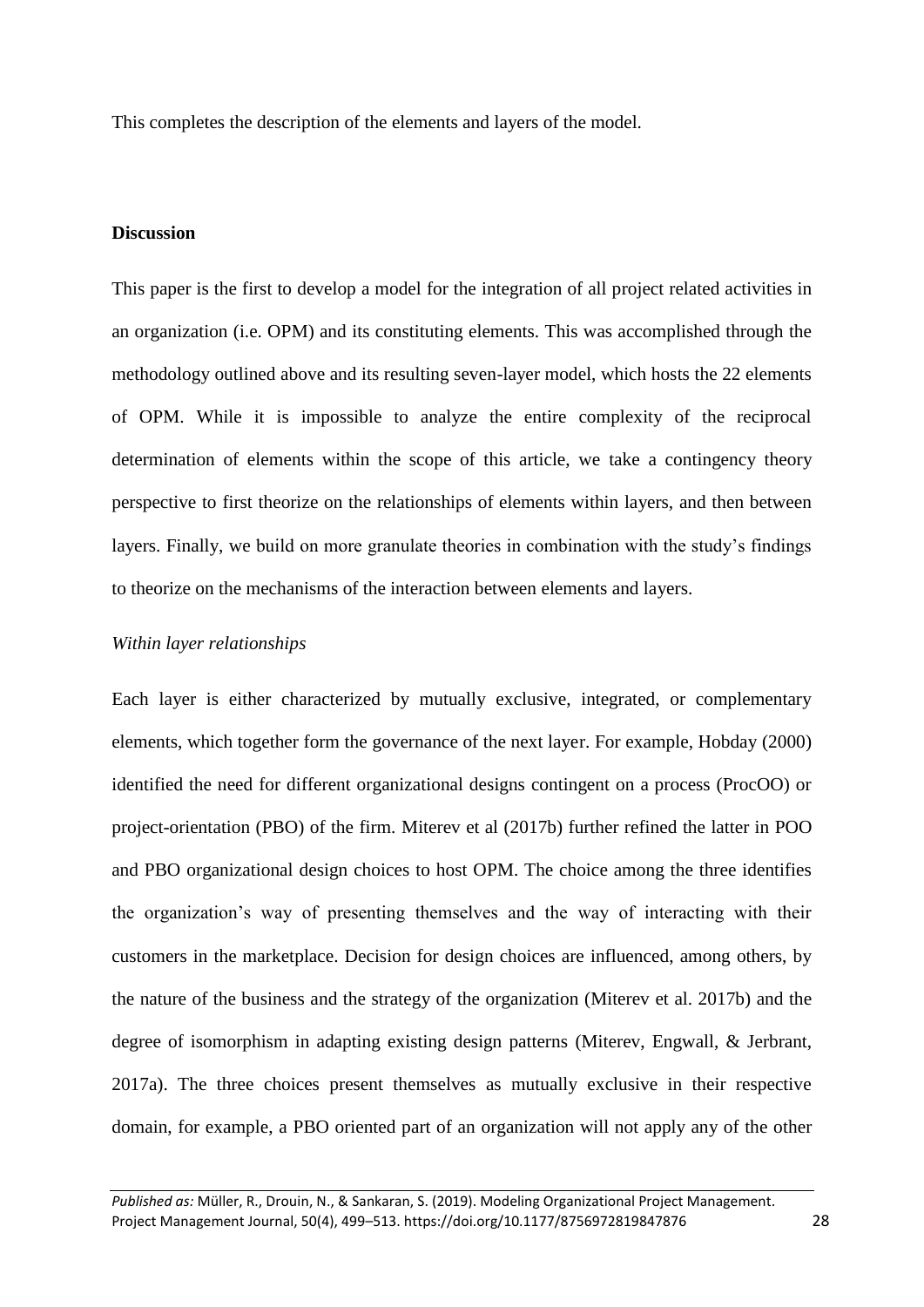two philosophies in this PBO domain, but maybe in other parts of the organization that do not fall under the PBO domain. Hence, the elements at this layer are mutually exclusive.

This is different from elements at the OPM approach level, which are integrative because they mutually support each other, like a high level of projectification is often coupled with an OPMO to improve project management, and sophisticated approaches for selecting projects for the organization, such as in hybrid approaches (Müller et al, 2017b). Similarly integrated are the elements at the OPM governance layer, as governance paradigms, models and governmentality should be aligned and synchronized in order to serve the chosen OPM approach within the given philosophy (Müller, 2009). Highly integrated are also the elements of the business integration layer, where (with the exception of benefits realization – due to practiced ignorance by many organizations) the elements for portfolio strategy, process and optimization must be in sync to provide for efficient portfolio management (Cooper et al., 2004). This is different from the organizational integration layer, where the elements are mutually exclusive for the individual business opportunity, but all three of them should be possible in an organization (Aubry & Lavoie-Tremblay, 2018). Elements at the project governance layer should be integrated as they jointly govern project management idiosyncratically for a given project or program (Müller, 2009).

# *Between layer relationships*

Following the notion that governance sets the framework for managers' decision making (OECD, 2001), the onion model shows a governance role of layers for their next inner counterpart. The most outer layer, organizational philosophy, governs the decisions by managers at the next inner layer on the questions of which, if at all, projects to take on, which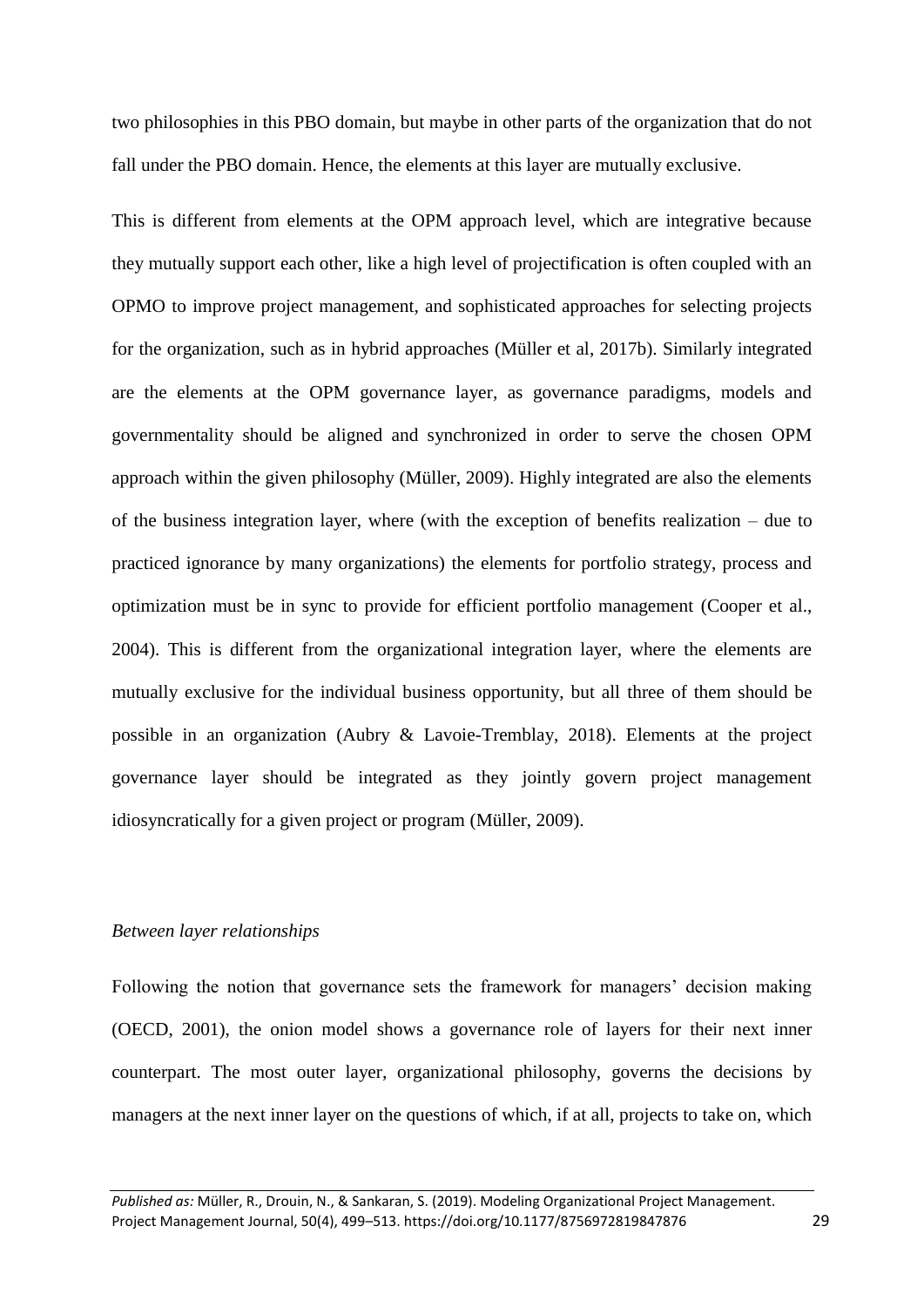level of project management maturity through an OPMO to aim for, and how projectified the organization should be. The results of these decisions govern the management decisions on the next inner layer, which are concerned with the execution of the sum or groups of projects in the organization, such as the type of governance paradigm, governance model, or the governmentality approach to chose. Decisions at that layer govern decisions on the next layer regarding business integration, like the strategy, process and optimization of the project portfolio. Similarly, governance decisions at this level influence managers' decisions at the next layer in terms of how to integrate the selected opportunities from the portfolio in the organizational work, as project, program, or megaproject. Decisions here govern the choices at the project governance layer, such as methodologies, governance institutions and policies, which in itself governs the project/program management of the individual business opportunity.

#### *Within and between layer interactions*

To theorize on the interaction between elements and between layers we draw on two recent works. First, Simard et al's, (2018) framework for integration of governance, organizational design, and governmentality. It considers the formal and informal interactions between the projects and the parent organization across the levels of an organization. These interactions are explained through Dean's (2010) process of *visibility* (the visible objects necessary for the operation of an element, such as tables, charts etc.)), *techne* (the means, mechanisms, procedures, practices etc. in place to perform the work), *episteme* (the logics applied in the organizations in decision making, which informs *techne*) and *identification* (forming and maintaining identities by actors in and for the different elements).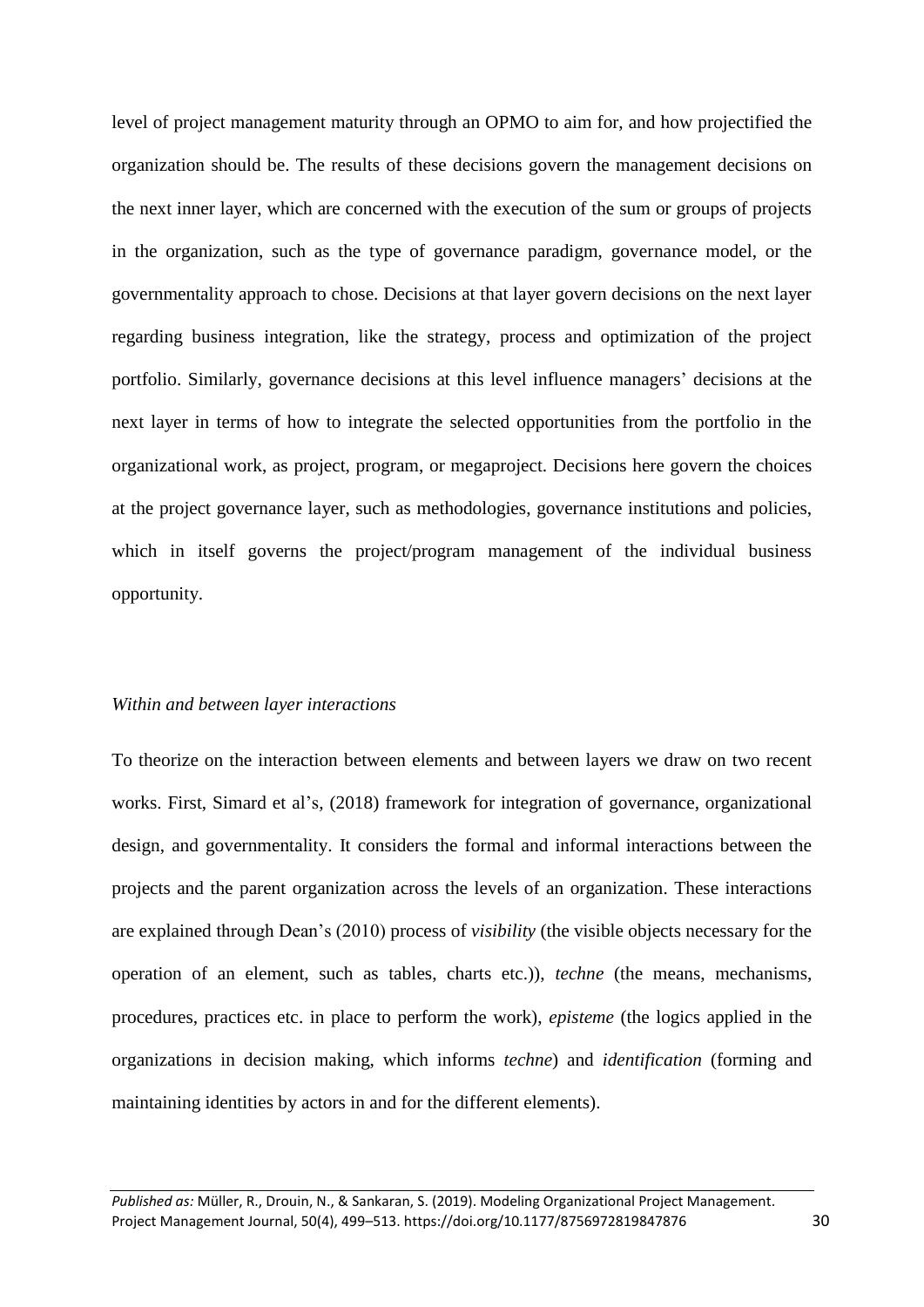Second, we draw on Müller et al. (2017b) and Müller, Zhai, Wang, and Shao's (2016) work on the *governance precepts*, which are the predominant choices in communication content in governmentality, that is, the content in the interaction between a governing and a governed entity (such as between two layers). This applies in a similar manner to the layers in the OPM model.

Together these two theoretical approaches describe the interaction of layers and of elements through the concepts of visibility, techne, episteme, identification, and precept. Examples include the within-layer interaction of elements, such as the business integration layer. Here the nature of the organization's portfolio determines the *identification* of the actors (e.g. research managers or marketing mangers), the portfolio strategy provides for the *episteme* (the logic for selection), which informs the portfolio management process and portfolio optimization technique used (*techne*), which in turn leads to a decision on and the *visibility* of a selected project. Visibility is enhanced by, for example, adding the selected project to the list of ongoing projects in the corporate ERP system. Through that the project as such becomes the "message" or content of the interaction with the next layer (i.e. the *precept*).

The interaction between layers is dominated by *precept* and *visibility*, where the former informs about the content of the "handover" in the interaction (e.g. a project with a specific name), whereas the latter provides for an index on the characteristics of the precept (e.g. a project rather than a program, as shown in the ERP system). Examples include the interaction of the business integration layer with the organizational integration layer. Here the related managers (*identification)* at the organizational integration layer pick up Project X (*precept*) as a valid business opportunity to pursue. The project's description in the ERP system (*visibility*) provides for the necessary details. The rest follows the within-layer interaction described above, whereby corporate logic (*episteme*) defines the setup of the organizational structure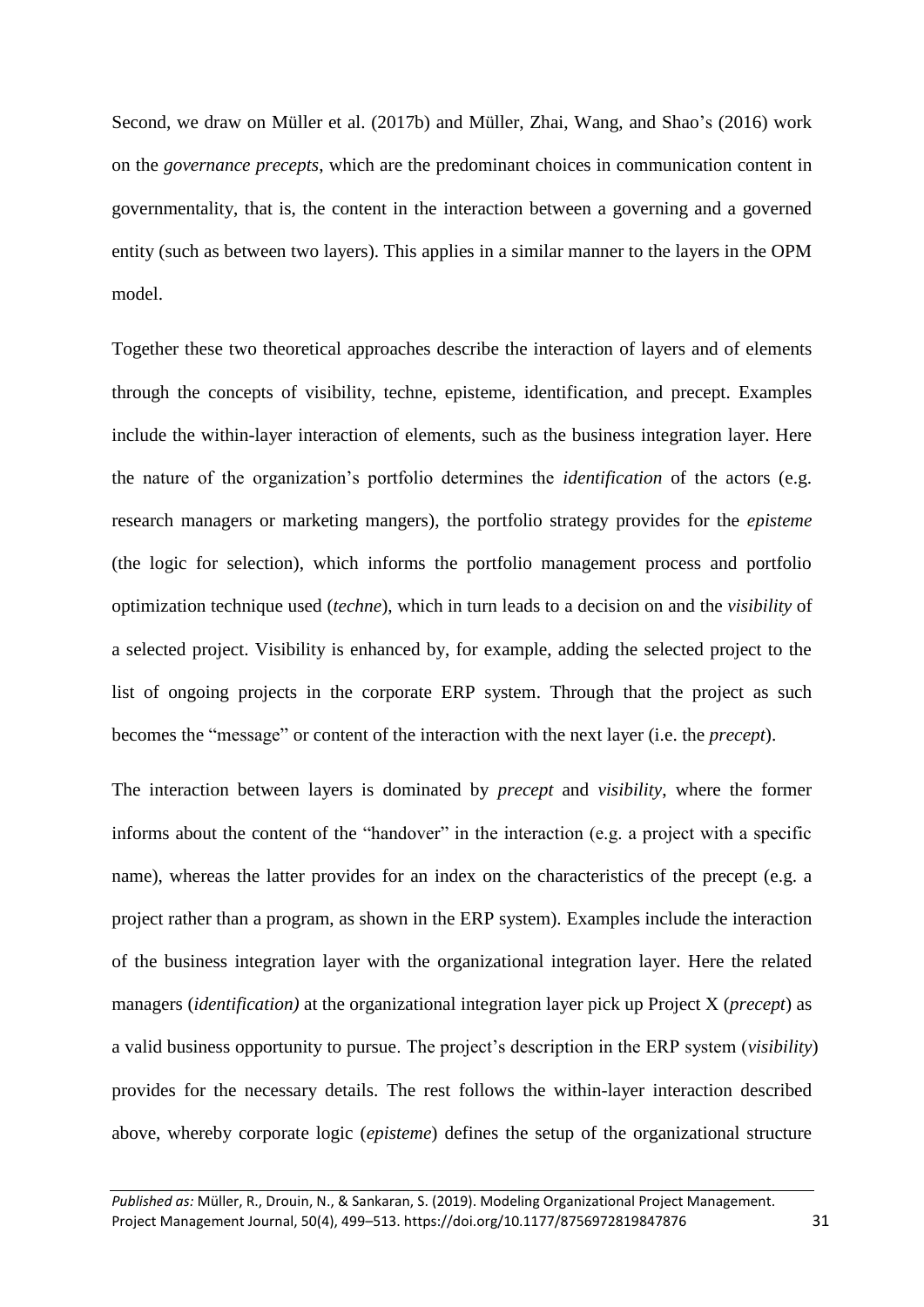(e.g. single steering groups projects, or complete program management organizations for programs), following the organizational processes and practices (*techne*), which produces *visibility* for the chosen project or program, and its name (or the names of the projects in a program) becoming the *precept* for the interaction with the next layer.

The above is a first attempt to theorize OPM in its entirety in organizations. For that, existing theories were integrated and extended to a more cohesive explanation of the interaction of OPM elements and their relationships.

## **Conclusions**

The results of the conceptual and empirical work provide for a more holistic understanding of OPM and its implementation, beyond the traditional division of "3Ps". A literature review identified the elements of OPM, whose mutual relationship were assessed into a seven-layer model. The relationships and interactions in the model were explained using contingency and other theories from existing studies on organizational design for OPM.

We can now answer the research question. OPM comprise of 22 individual elements (Figure 1), which mutually support each other and determine in their entirety the strength with which OPM operates in an organization. The elements are described in the related section of this article. The integration of the elements was shown through a seven-layer model, which hosts the elements in a logical cohesion at each layer and logical adhesion between layers. The interaction that allows for that was explained through a combination of contingency theory, the Simard et al., (2018) model for interaction in governance, and the Müller et al's (2017b) concept of precept in governance related interactions. The combination of these views explains the functioning of the model, as well as the interaction within and between its layers.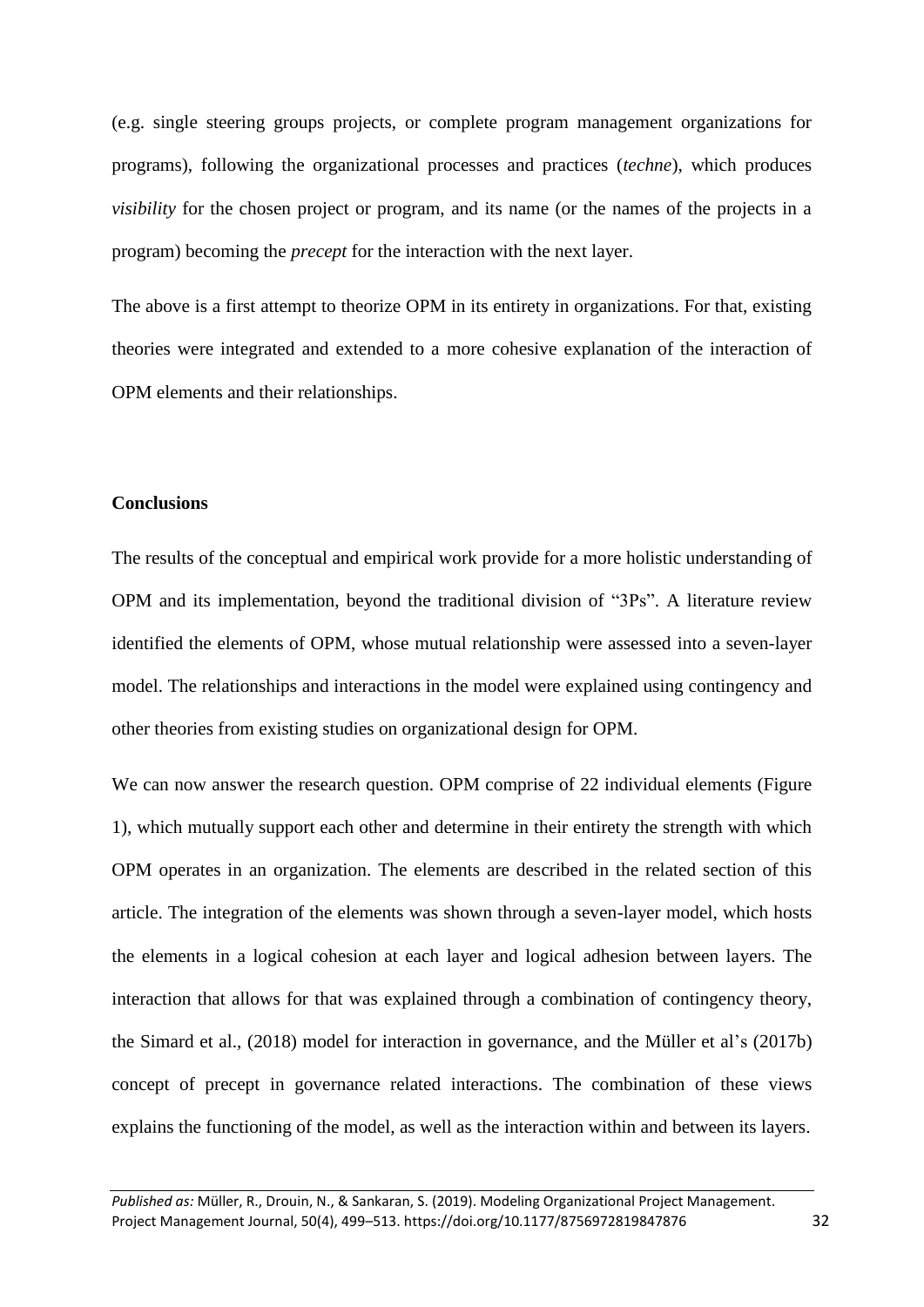The theoretical contribution of this paper lies in the comprehensive model of OPM, which helps in developing flexible organizations in changing hierarchical, network or hybrid structures that are becoming, rather than being (Simard et al., 2018). Moreover, the focus on elements and their expression in organizations allows to build a model for organizations in stable markets as well as those in constant change to adjust to their markets, as pointed out by Miterev et al. (2017c), by adjusting the expression (i.e. the strengths in being present) of elements. Finally, a theory on the interaction within and between the model layers was developed which helps to further understand corporate reality in terms of OPM implementations, and provides for better informed decisions on the development of future organizational design.

Practical implications are manifold and include a) an overview of the aspects of OPM (i.e. the elements) that should be considered by practitioners when implementing OPM; b) a tool to assess and gauge existing OPM implementations; as well as c) the use of the model for training and education programs to visualize and theorize OPM for managers and students in business and related areas.

Future studies may validate the model's construction empirically and subsequently test empirically the theorized interaction among elements and layers, using case studies and observations. Other studies may address the boundary conditions of the model from different perspectives, such as the organizational boundaries in larger corporations (how far is OPM stretched?), the business boundaries in small and medium size enterprises (how much OPM can the enterprise afford?), as well as the design contingencies for OPM implementation patterns. Yet other studies may address contingencies in OPM design in terms of isomorphism effects through copying of OPM designs between organizations (Miterev et al., 2017a) versus development of idiosyncratic designs in search for performance optimization.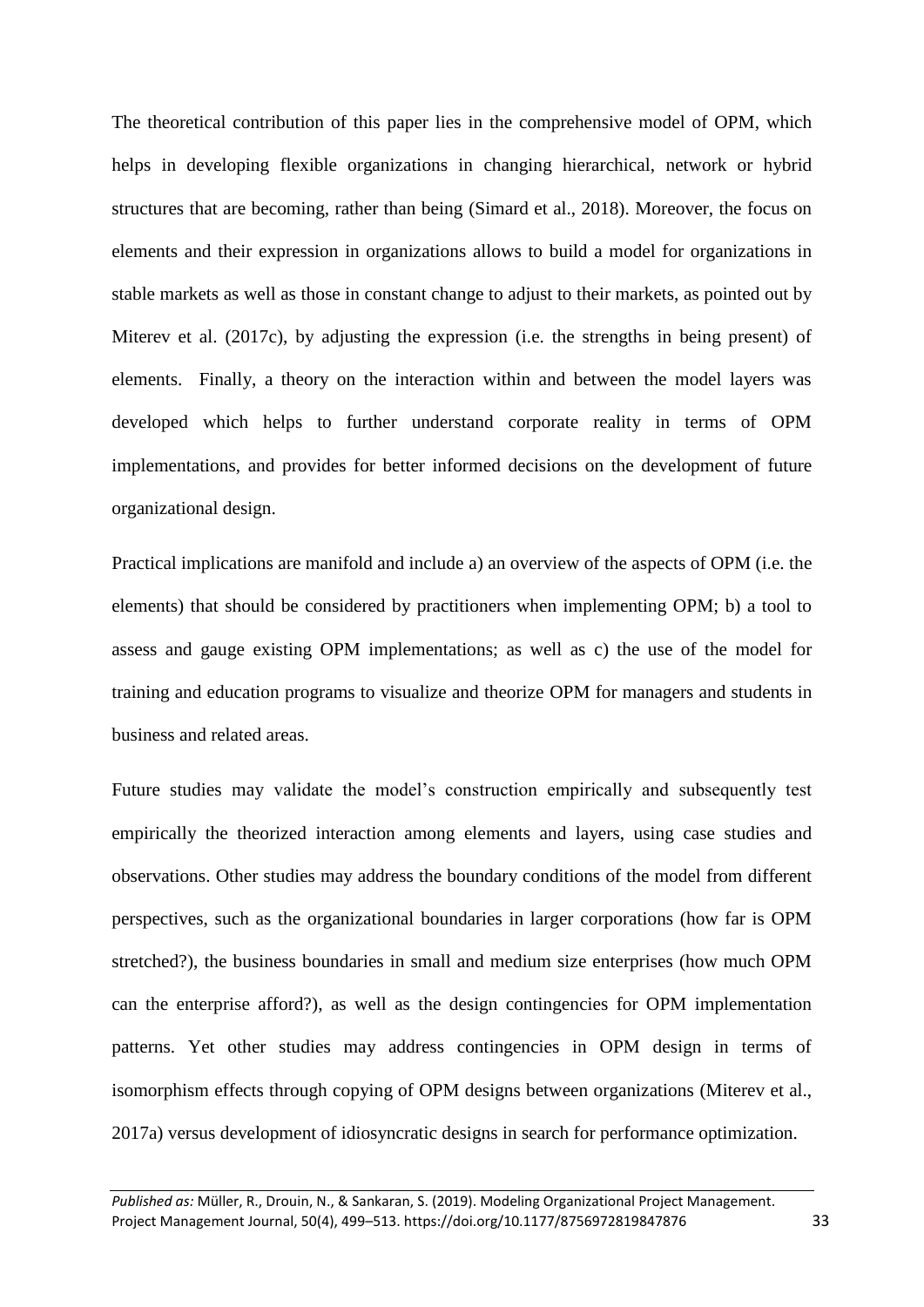The strengths of the study are in the identification and use of existing elements described in the academic literature, which are drawn together on a broader scale than in previous studies. A further strength lies in the use of existing theories to explain the model and its internal interaction. A theoretical model like the one discussed here has naturally a number risks and weaknesses. This includes general limitations of applicability stemming from the nature of these types of models and theories, which always simplify reality to make generic features visible, and thereby compromise "fit" to specific situations. Examples include the organizations that are outside of the range of those industries that were chosen in the original publications that helped to identify the OPM elements. Other limitations may stem from the subjectivity of the model developers and their, even though unintended, possible influence on the type of selected elements. Further limitations stem form the lack of empirical investigation of the interaction among elements and layers, which led to the use of existing theories to explain these interaction, even though their functioning may work differently. More research is therefore needed to test and refine the model in order to increase the understanding of it and the fit to a wide range of applications.

The study's contribution to knowledge lies in the more holistic view towards OPM and a theory about the relationships and mechanisms within the model.

#### **References**

Accenture. (2010). The value of a PMO. Accenture. Retrieved from

https://www.apm.org.uk/sites/default/files/protected/8.accenture.pdf

APM. (2011). *Directing Change: A guide to governance of project management*. Princes Risborough, UK: Association for Project Management.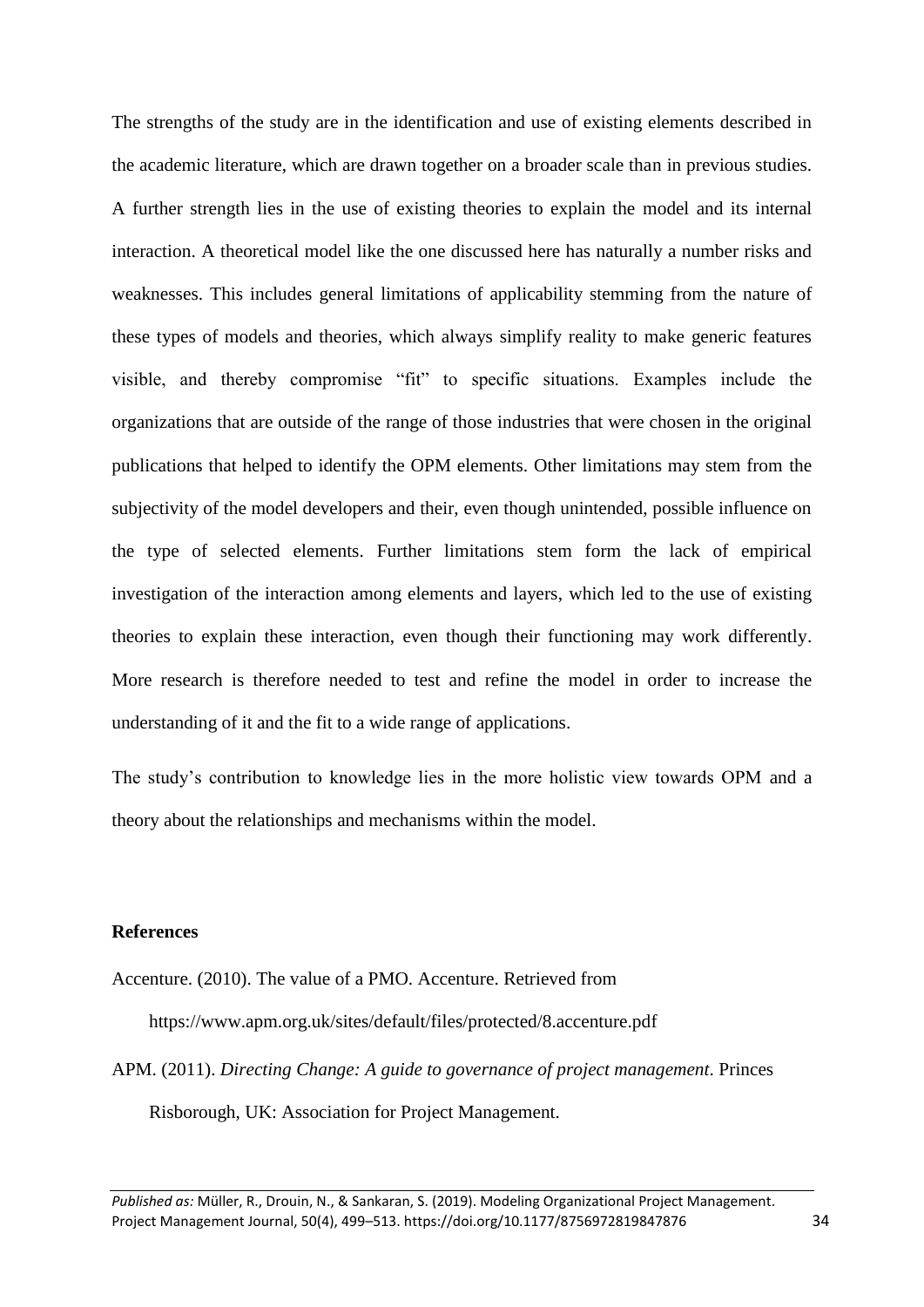- Artto, K., Kujala, J., Dietrich, P., & Martinsuo, M. (2008). What is project strategy? *International Journal of Project Management*, *26*(1), 4–12.
- Atkinson, R. (1999). Project management: cost, time and quality, two best guesses and a phenomenon, its time to accept other success criteria. *International Journal of Project Management*, *17*(6), 337–342.
- Aubry, M., Hobbs, B., & Thuillier, D. (2007). A new framework for understanding organizational project management through the PMO. *International Journal of Project Management*, 25(4), 328–336.
- Aubry, M., & Lavoie-Tremblay, M. (2017). Organizing for the management of projects: The Project Management Office in the dynamics of organizational design. In S. Sankaran, R. Müller, & N. Drouin (Eds.), *The Cambridge Handbook of Organizational Project Management* (pp. 119–133). Cambridge, UK: Cambridge University Press.
- Aubry, M., & Lavoie-Tremblay, M. (2018). Rethinking organizational design for managing multiple projects. *International Journal of Project Management*, *36*(1), 12–26.
- Barthes, R. (2013). *Mythologies*. New York, NY: Hill & Wang.
- Blomquist, T., & Müller, R. (2006). *Middle Managers in Program and Portfolio Management: Practice, Roles and Responsibilities*. Newton Square, USA: Project Management Institute.
- Bradley, G. (2014). Benefits realization management. In R. Turner (Ed.), *Gower Handbook of Project Management* (5th ed., pp. 123–137). Farnham, Surrey, UK: Gower Publishing Limited.
- Burns, T., & Stalker, G. M. (1994). *The Management of Innovation*. Oxford University Press, USA.

Chia, R. (2013). Paradigms and perspectives in organizational project management research: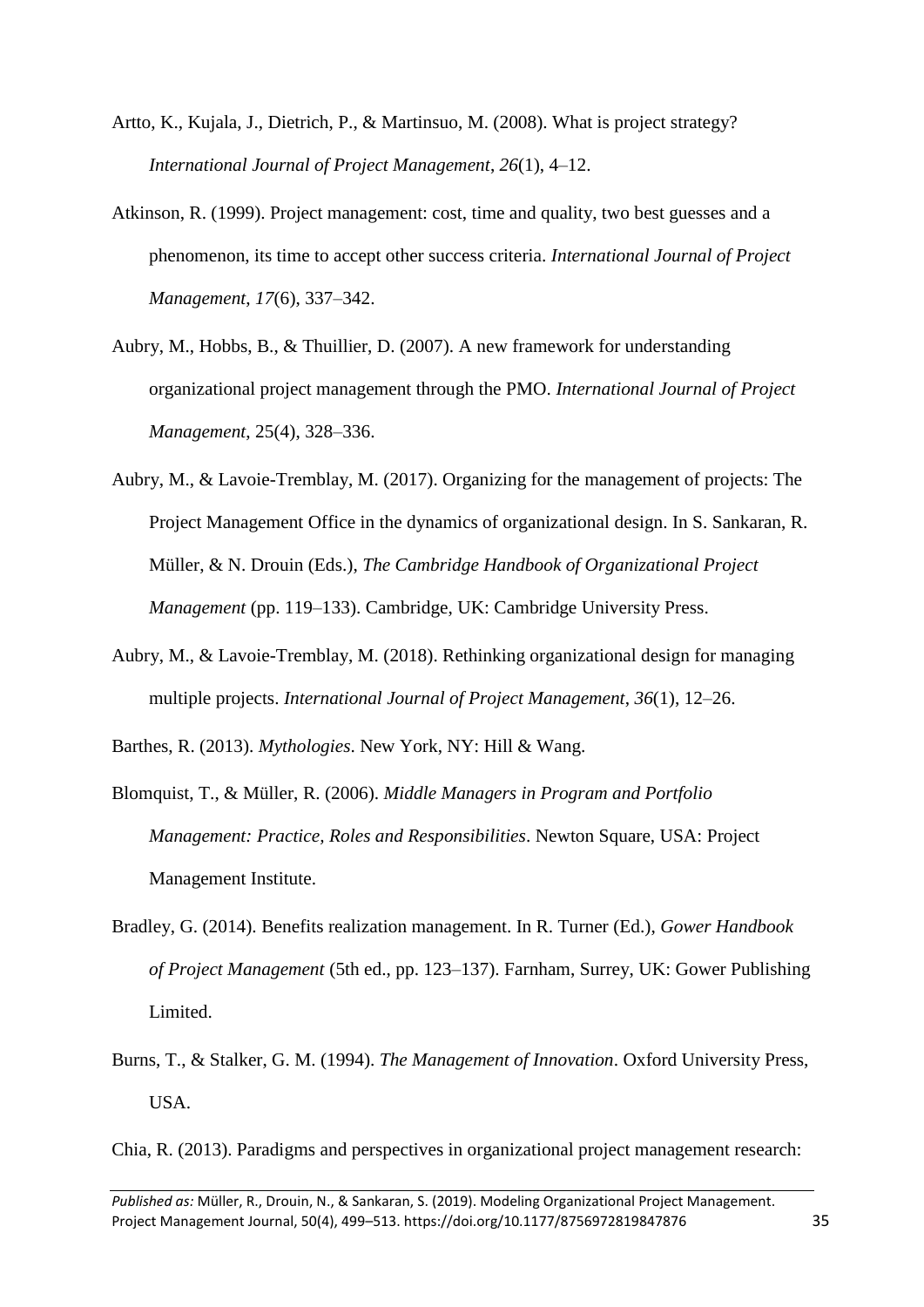implications for knowledge-creation. In S. Sankaran, R. Müller, & N. Drouin (Eds.), *Novel Approaches to Organizational Project Management Research: Translational and Transformational* (pp. 33–55). Copenhagen, Denmark: Copenhagen Business School Press.

- Cooke-Davies, T. J. (2002). The "real" success factors on projects. *International Journal of Project Management*, *20*(3), 185–190.
- Cooper, R. G., Edgett, S. J., & Kleinschmidt, E. J. (2004). Benchmarking best NPD practices - I. *Research Technology Management*, *2004*(January-February), 31–43.
- Crawford, L. (2006). Developing organziational project management capability: Theory and practice. *Project Management Journal*, *36*(3), 74–97.
- Crawford, L., Cooke-Davies, T., Hobbs, B., Labuschagne, L., Remington, K., & Chen, P. (2008). Governance and support in the sponsoring of projects and rograms. *Project Management Journal*, *39*(Supplement), S43–S55.
- de Carvalho, M. M., Laurindo, F. J. B., & Pessôa, M. S. de P. (2009). Organisational project management models. In M. Khosrow-Pour (Ed.), *Encyclopedia of Information Science and Technology* (2nd ed., pp. 2941–2947). IGI Global.
- Dean, M. (2010). *Governmentality: Power and Rule in Modern Society* (2nd ed.). London, UK: SAGE Publications Ltd.
- Dingle, J., Topping, D., & Watkinson, M. (1995). Procurement and contract strategy. In R. Turner (Ed.), *The Commercial Project Manager* (pp. 243–267). Maidenhead, UK: McGraw-Hill, England.
- Donaldson, L. (1985). Organizational design and life-cycle of products. *Journal of Management Studies*, *22*(1), 25–37.

Donaldson, L. (2001). *The Contingency Theory of Organizations*. Thousand oaks, CA, USA:

*Published as:* Müller, R., Drouin, N., & Sankaran, S. (2019). Modeling Organizational Project Management. Project Management Journal, 50(4), 499–513. https://doi.org/10.1177/8756972819847876 36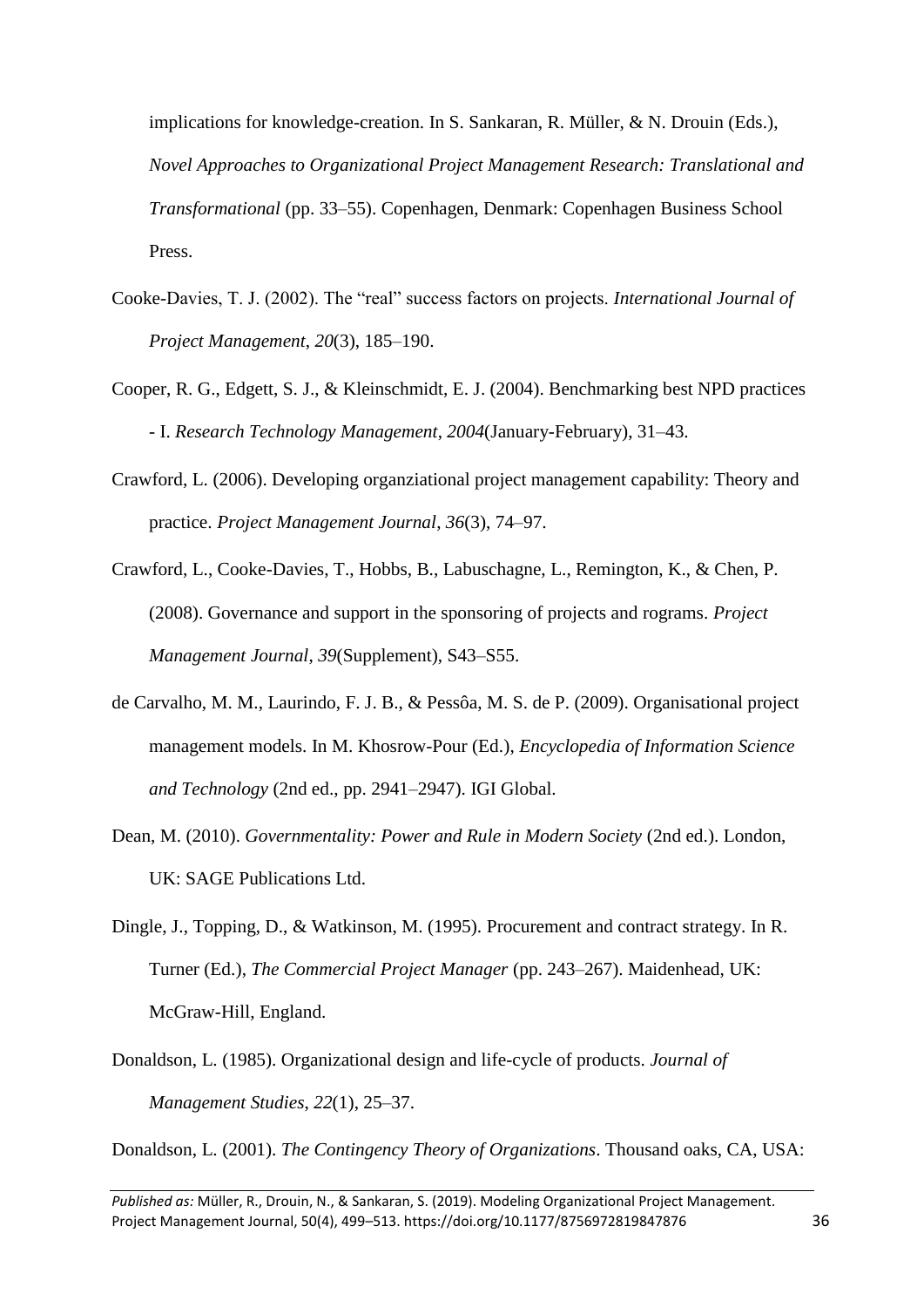SAGE Publications.

- Donaldson, L. (1987). Strategy and structural adjustment and regain fit to performance: In defence of contingency theory. *Journal of Management Studies*, 24(1), 1–24.
- Donaldson, L., Clegg, S. R., Hardy, C., & Nord. (1996). *The Normal Science of Structural Contingency Theory* (pp. 57–76). London, UK: SAGE Publications.
- Drouin, N., & Jugdev, K. (2014). Standing on the shoulders of strategic management giants to advance organizational project management. *International Journal of Managing Projects in Business*, *7*(1), 61–77.
- Drouin, N., Müller, R., & Sankaran, S. (2017). The nature of organizational project management through the lens of integration. In S. Sankaran, R. Müller, & N. Drouin (Eds.), *Cambridge Handbook of Organizational Project Management* (pp. 9–18). Cambridge, UK: Cambridge University Press.
- Ernst & Young. (2006). Survey of project management practices. Ernst & Young, Hungary. Downloaded 2018-10-29.
- Flyvbjerg, B. (2011). Over udget, over time, over and over again. In P. W. G. Morris, J. K. Pinto, & J. Söderlund (Eds.), *Oxford Handbook of Project Management* (pp. 321–344). Oxford, UK: Oxford University Press, UK.
- Flyvbjerg, B. (2014). What you should know about megaprojects and why: An overview. *Project Management Journal*, *45*(2), 6–19.
- Gareis, R., & Huemann, M. (2007). Maturity models for the project-oriented company. In J. R. Turner (Ed.), *Gower Handbook of Project Management* (4th ed., pp. 183–208). Aldershot, UK: Gower Publishing Ltd.
- Gemünden, H. G., Lehner, P., & Kock, A. (2018). The project-oriented organization and its contribution to innovation. *International Journal of Project Management*, *36*(1), 147–

*Published as:* Müller, R., Drouin, N., & Sankaran, S. (2019). Modeling Organizational Project Management. Project Management Journal, 50(4), 499–513. https://doi.org/10.1177/8756972819847876 37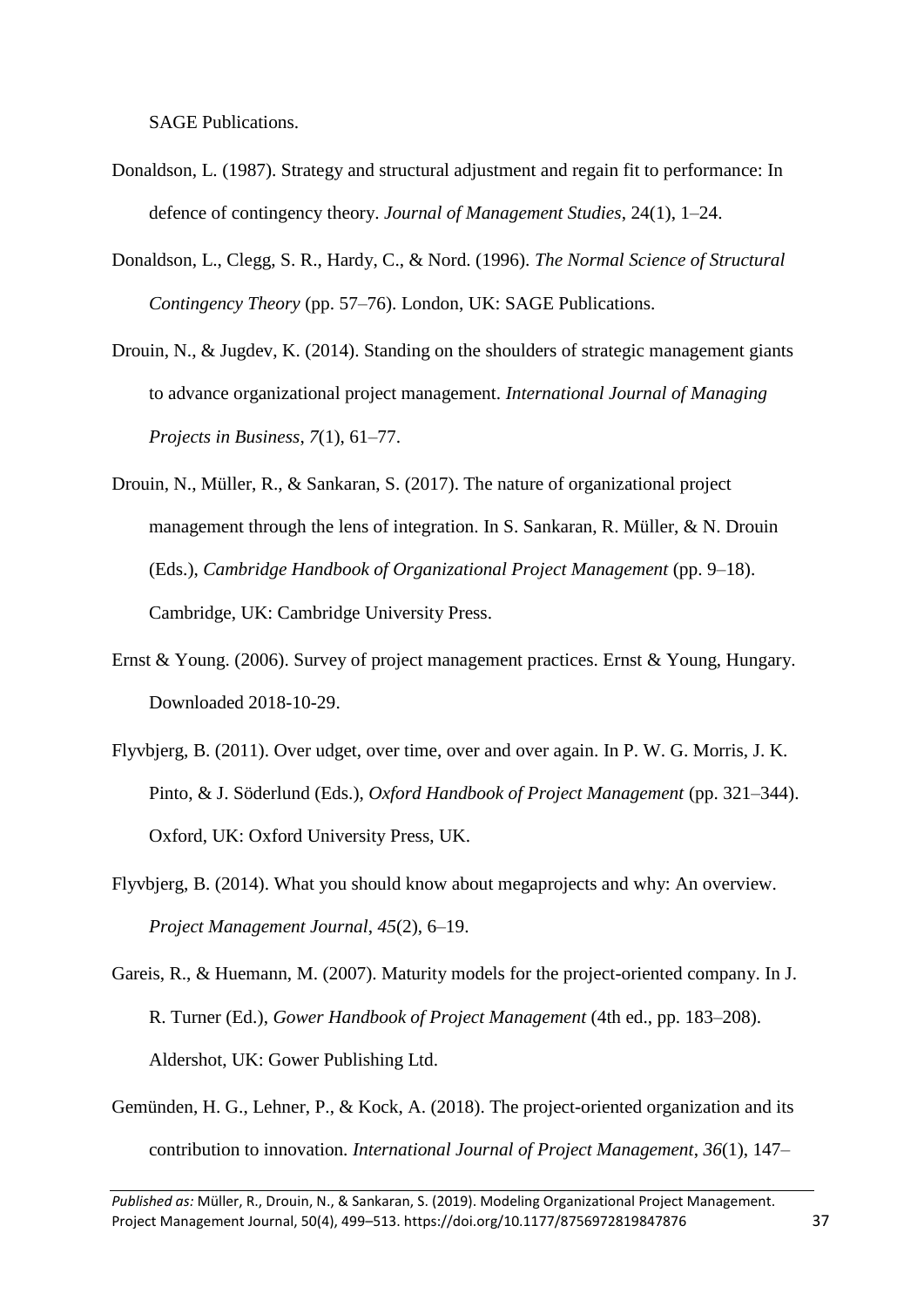160.

- Hobbs, B., & Aubry, M. (2007). A multi-phase research program investigating project management offices (PMOs): The Results of Phase 1. *Project Management Journal*, *38*(1), 74–86.
- Hobday, M. (2000). The project-based organisation : an ideal form for managing complex products and systems?. *Research Policy*, *29*(2000), 871–893.
- ISO. (2017). *Project, programme and portfolio management - Guidance on governance*. Geneva, Switzerland: ISO Copyright Office.
- Johns, G. (2006). The essential impact of content on organizational behavior. *Academy of Management Review*, *31*(2), 386–408.
- Jugdev, K. (2017). Strengthening the connection between strategy and organizational project management. In S. Sankaran, R. Müller, & N. Drouin (Eds.), *Cambridge Handbook of Organizational Project Management* (pp. 44–54). Cambridge; MA, USA: Cambridge University Press.
- Killen, C. P., & Drouin, N. (2017). Project portfolio management. In S. Sankaran, R. Müller, & N. Drouin (Eds.), *Cambridge Handbook of Organizational Project Management* (pp. 55–69). Cambridge; MA, USA: Cambridge University Press.
- Klakegg, O. J., & Volden, G. H. (2017). Governance in the public sector: The Norwegian case. In R. Müller (Ed.), *Governance and governmentality for projects: Enablers, practice and consequences* (pp. 129–156). New York, NY: Routledge, USA.
- Kopmann, J., Kock, A., & Killen, C. P. (2017). Project portfolio management. In S. Sankaran, R. Müller, & N. Drouin (Eds.), *Cambridge Handbook of Organizational Project Management*. Cambridge; MA, USA: Cambridge University Press.

Lundin, R. A., Arvidsson, N., Brady, T., Ekstedt, E., C, M., & Sydow, J. (2015). *Managing*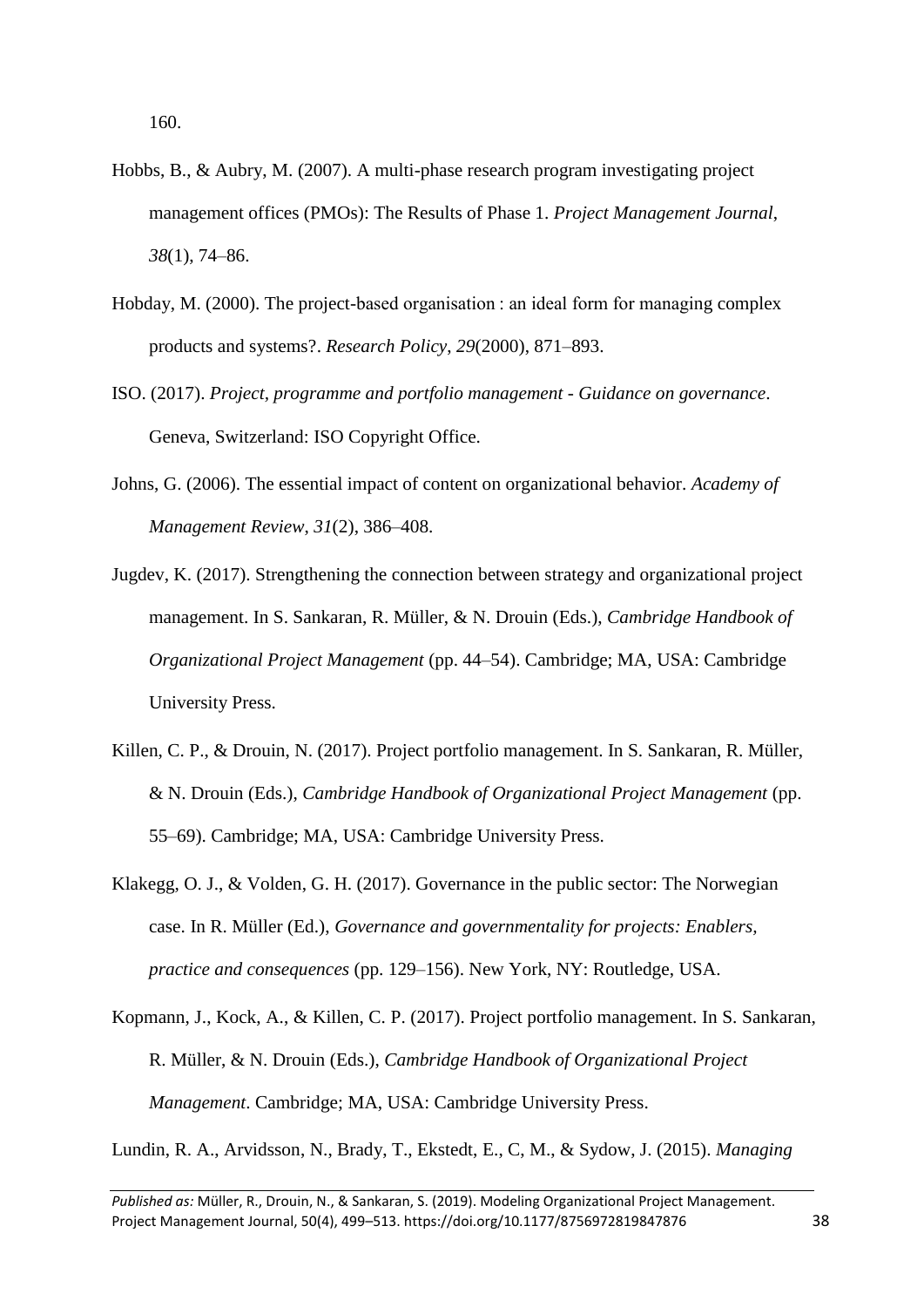*and Working in Project Society*. Cambridge, UK: Cambridge University Press.

- Maylor, H., Brady, T., Cooke-Davies, T., & Hodgson, D. (2006). From projectification to programmification. *International Journal of Project Management*, *24*(8), 663–674.
- Meyer, A. D., Tsui, Q. S., & Hinings, C. R. (1993). Configurational approaches to organizational analysis. *Academy of Management Journal*, *36*(6), 1175–1195.
- Midler, C. (1995). "Projectification" of the firm: The Renault case. *Scandinavian Journal of Management*, *11*(4), 363–375.
- Martinsuo, M. (2012). Project portfolio management in practice and in context. *International Journal of Project Management*, *31*(2), 794–803.
- Miterev, M., Engwall, M., & Jerbrant, A. (2017a). Mechanisms of isomorphism in projectbased organziations. *Project Management Journal*, *48*(5), 9–24.
- Miterev, M., Mancini, M., & Turner, R. (2017b). Towards a design for the project-based organization. *International Journal of Prbject Management, 35*(3), 479-491.
- Miterev, M., Turner, J. R., & Mancini, M. (2017c). The organization design perspective on the project-based organziation: a structured review. *International Journal of Managing Projects in Business*, *10*(3), 527–549.
- Mowday, R. T., & Sutton, R. I. (1993). Organizational behavior: Linking individuals and groups to organizational con- texts. *Annual Review of Psychology*, *44*, 195–229.

Müller, R. (2009). *Project Governance*. Farnham, UK: Gower Publishing Ltd.

- Müller, R. (2017a). *Governance and Governmentality for Projects: Enablers, practices and consequences*. (R. Müller, Ed.). New York, NY, USA: Routledge, USA.
- Müller, R. (2017b). Organziational project governance. In R. Müller (Ed.), *Governance and Governmentality for Projects: Enablers, practices and consequences* (pp. 11–24). New

*Published as:* Müller, R., Drouin, N., & Sankaran, S. (2019). Modeling Organizational Project Management. Project Management Journal, 50(4), 499–513. https://doi.org/10.1177/8756972819847876 39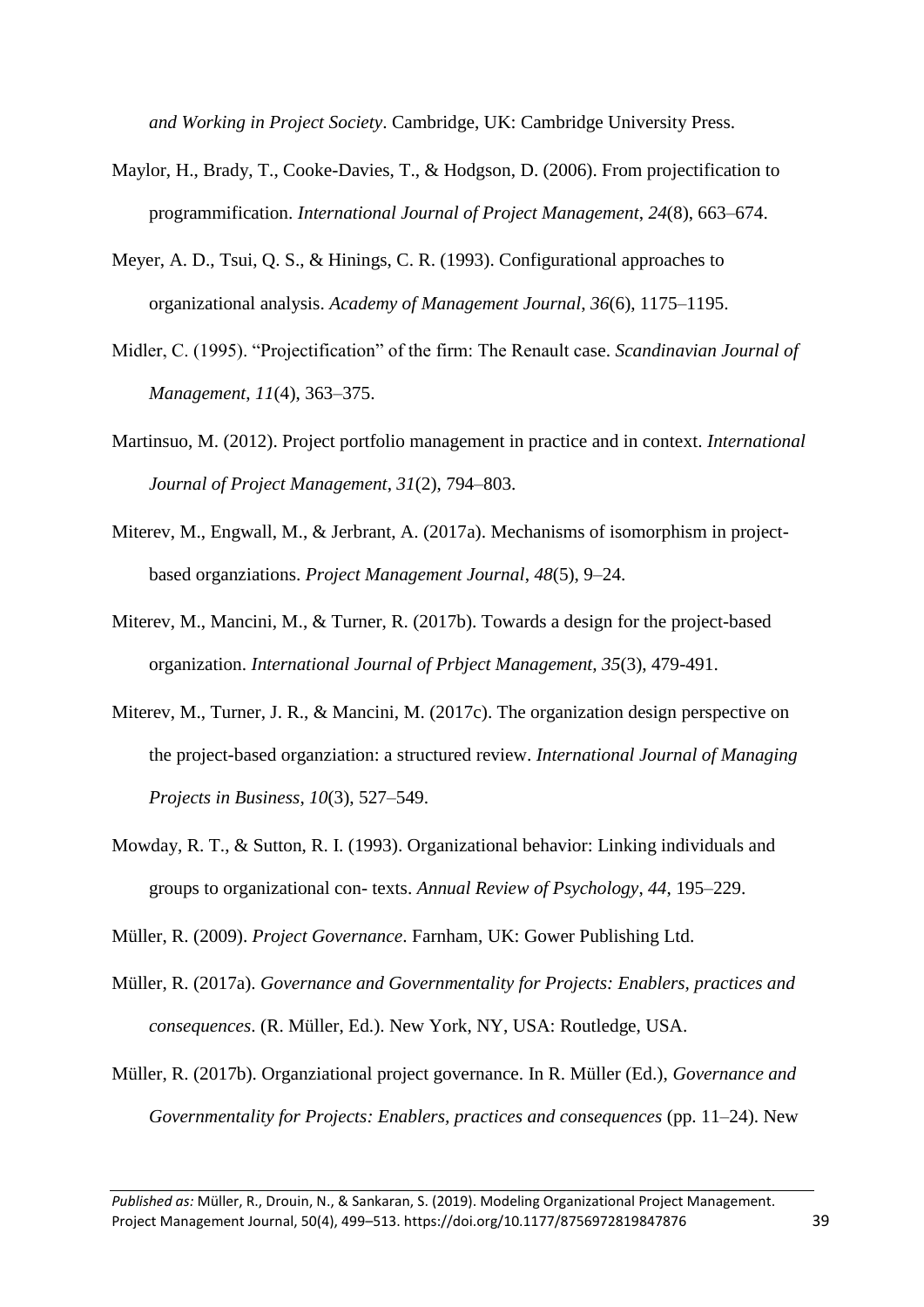York, NY, USA: Routledge, USA.

- Müller, R., Andersen, E. S., Klakegg, O. J., & Volden, G. H. (2017a). Governance institutions. In R. Müller (Ed.), *Governance and Governmentality for Projects: Enablers, Practices, and Consequences* (pp. 51–66). New York, NY, USA: Routledge, USA.
- Müller, R., & Gemünden. (2018). Governance und governmentality: Das Yin und Yang der Steuerung in projektbasierten Organisationen. *Zeitschrift Für Führung und Organisation*, *87*(5), 309–313.
- Müller, R., & Lecoeuvre, L. (2014). Operationalizing governance categories of projects. *International Journal of Project Management*, *32*(8), 1346–1357.
- Müller, R., & Stawicki, J. (2006). A framework for building successful project-based organizations. In *Proccedings of the 20 IPMA World Conference on Project Management,* October 16-17, 2006, Shanghai, China*.*
- Müller, R., & Turner, J. R. (2005). The impact of principal-agent relationship and contract type on communication between project owner and manager. *International Journal of Project Management*, *23*(5), 398-403.
- Müller, R., Zhai, L., & Wang, A. (2017b). Governance and governmentality in projects: Profiles and relationships with success. *International Journal of Project Management*, *35*(3), 378-392.
- Müller, R., Zhai, L., Wang, A., & Shao, J. (2016). A framework for governance of projects: Governmentality, governance structure and projectification. *International Journal of Project Management*, *34*(6), 957-969.
- OECD. (2001). *Governance in the 21st Century*. *OECD*. Paris, France. Retrieved from <http://www.oecd.org/futures/17394484.pdf> on 2018-10-01.

OGC. (2008). OGC Governance. Retrieved from [http://www.ogc.gov.uk](http://www.ogc.gov.uk/) on 2008-07-12.

*Published as:* Müller, R., Drouin, N., & Sankaran, S. (2019). Modeling Organizational Project Management. Project Management Journal, 50(4), 499–513. https://doi.org/10.1177/8756972819847876 40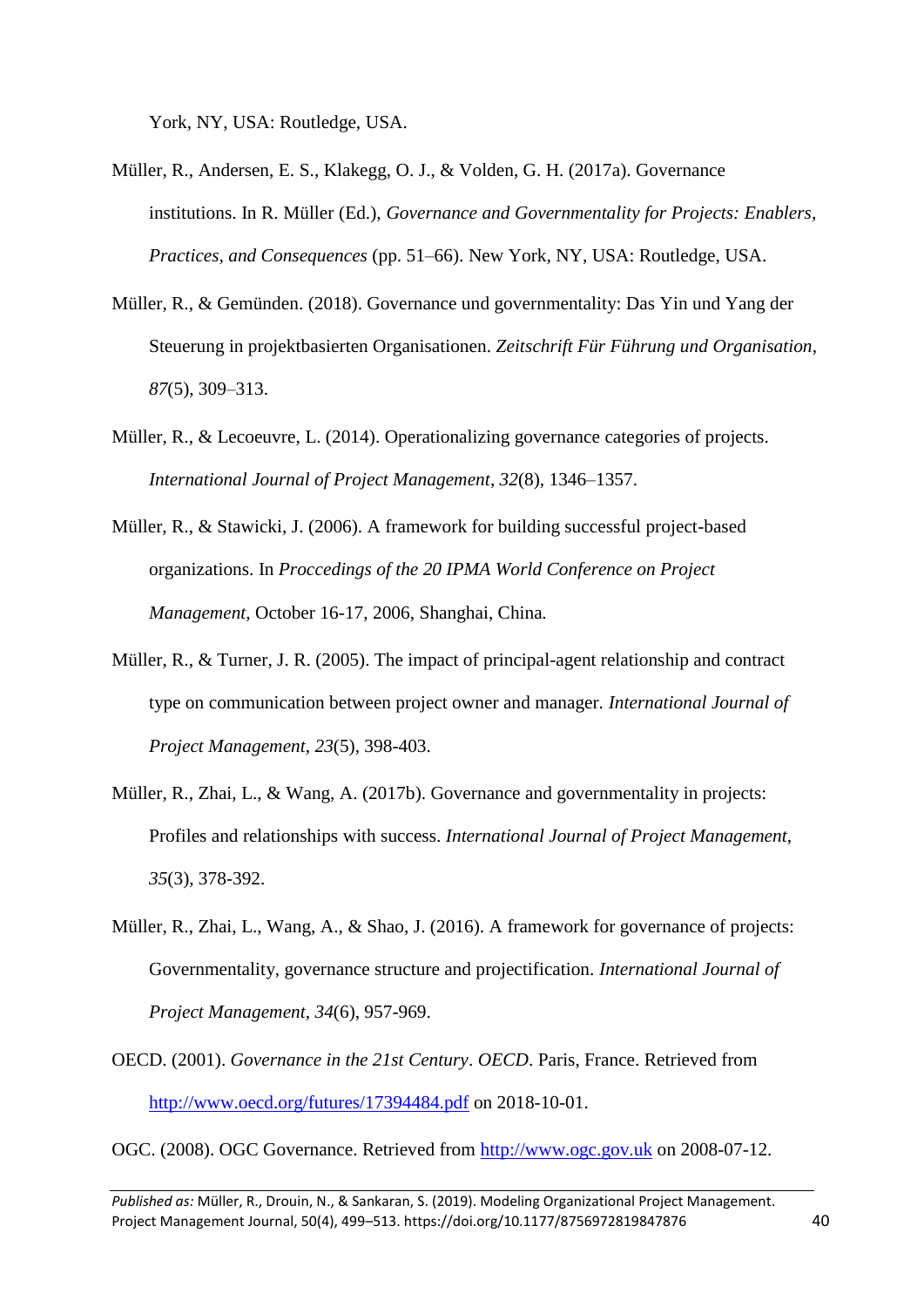Oliveira, W. A. De, & De Muylder, C. F. (2012). Value creation from organizational project management: A case study in a government agency. *Journal of Information Systems and Technology Management*, *9*(3), 497–514.

Oxford Dictionary. (2018). Retrieved from https://en.oxforddictionaries.com on 2018-10-01.

- Pemsel, S., Müller, R., & Söderlund, J. (2016). Knowledge governance strategies in projectbased organizations. *Long Range Planning*, 49(6), 648-660.
- PMI. (2003). *Organizational Project Management Maturity Model: Knowledge Foundation*. Newtown Square, USA: Project Management Institute.
- PMI. (2006). *The Standard for Program Management*. Newtown Square, USA: PMI.
- PMI. (2014). *Implementing Organizational Project Management: A practice guide*. Newtown Square, PA, USA: Project Management Institute.
- PMI. (2016). *Governance of Portfolios, Programs, and Projects: A Practice Guide*. Newtown Square, PA, USA: Project Management Institute, USA.
- PMI. (2017a). *A Guide to the Project Management Body of Knowledge (PMBoK Guide)* (6th ed.). Newtown Square, PA, USA: Project Management Institute, Inc.
- PMI. (2017b). *The Standard for Program Management* (4th ed.). Newtown Square, PA, USA: Project Management Institute.
- PMI. (2017c). *Standard for Organizational Project Management (OPM): Exposure Draft*. Newtown Square, PA, USA: PMI.
- Roden, E., Joslin, R., & Müller, R. (2017). *PMO Principles*. Wollerau, Switzerland: IPMO Advisory AG.
- Sainati, T., Brookes, N., & Locatelli, G. (2017a). Special purpose entities in megaprojects: Empty boxes or real companies? *Project Management Journal*, *48*(2), 55–73.

*Published as:* Müller, R., Drouin, N., & Sankaran, S. (2019). Modeling Organizational Project Management. Project Management Journal, 50(4), 499–513. https://doi.org/10.1177/8756972819847876 41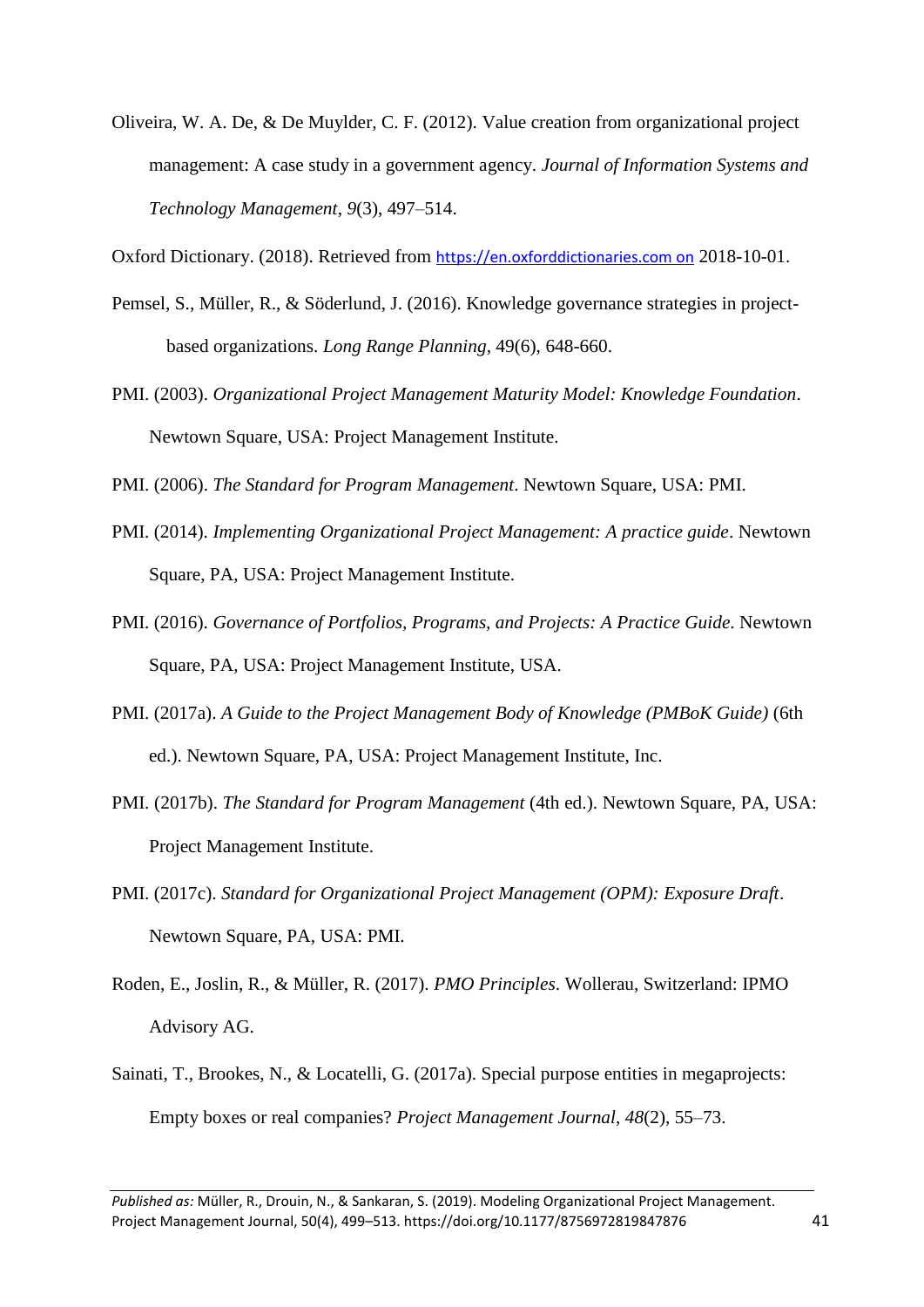- Sankaran, S., Müller, R., & Drouin, N. (2017). *Cambridge Handbook of Organizational Project Management*. Cambridge, UK: Cambridge University Press.
- Sharifi, M. M., & Safari, M. (2016). Application of net cash flow at risk in project portfolio selection. *Project Management Journal*, *47*(4), 68–78.
- Shenhar, A. J., & Dvir, D. (2007). *Reinventing project management: the diamond approach to successful growth and innovation*. Harvard Business School Press; USA.
- Simard, M., Aubry, M., & Laberge, D. (2018). The utopia of order versus chaos: A conceptual framework for governance, organizational design and governmentality in projects. *International Journal of Project Management*, *36*(3), 460–473.
- Söderlund, J. (2004). On the broadening scope of the research on projects: a review and a model for analysis. *International Journal of Project Management, 22*(8), 655–667.
- Strauss, A. L., & Corbin, J. M. (1990). *Basics of Qualitative Research: Grounded Theory Procedures and Techniques*. Beverly Hills, California: SAGE Publications.
- Turner, J. R. (2004). Farsighted project contract management: incomplete in its entirety. *Construction Management and Economics*, *22*(1), 75–83.
- Turner, J. R. (2014). Projects and their management. In R. Turner (Ed.), *Gower Handbook of Project Management* (5th ed., pp. 19–34). Farnham, Surrey, UK: Gower Publishing Ltd.
- Turner, J. R. (2018). The management of the project-based organization: A personal reflection. *International Journal of Project Management*, *36*(1), 231–240.
- Turner, J. R., & Müller, R. (2003). On the nature of the project as a temporary organization. *International Journal of Project Management*, *21*(1), 1–7.
- Unger, B. N., Gemünden, H. G., & Aubry, M. (2012). The three roles of a project portfolio management office: Their impact on portfolio management execution and success. *International Journal of Project Management*, *30*(5), 608–620.

*Published as:* Müller, R., Drouin, N., & Sankaran, S. (2019). Modeling Organizational Project Management. Project Management Journal, 50(4), 499–513. https://doi.org/10.1177/8756972819847876 42